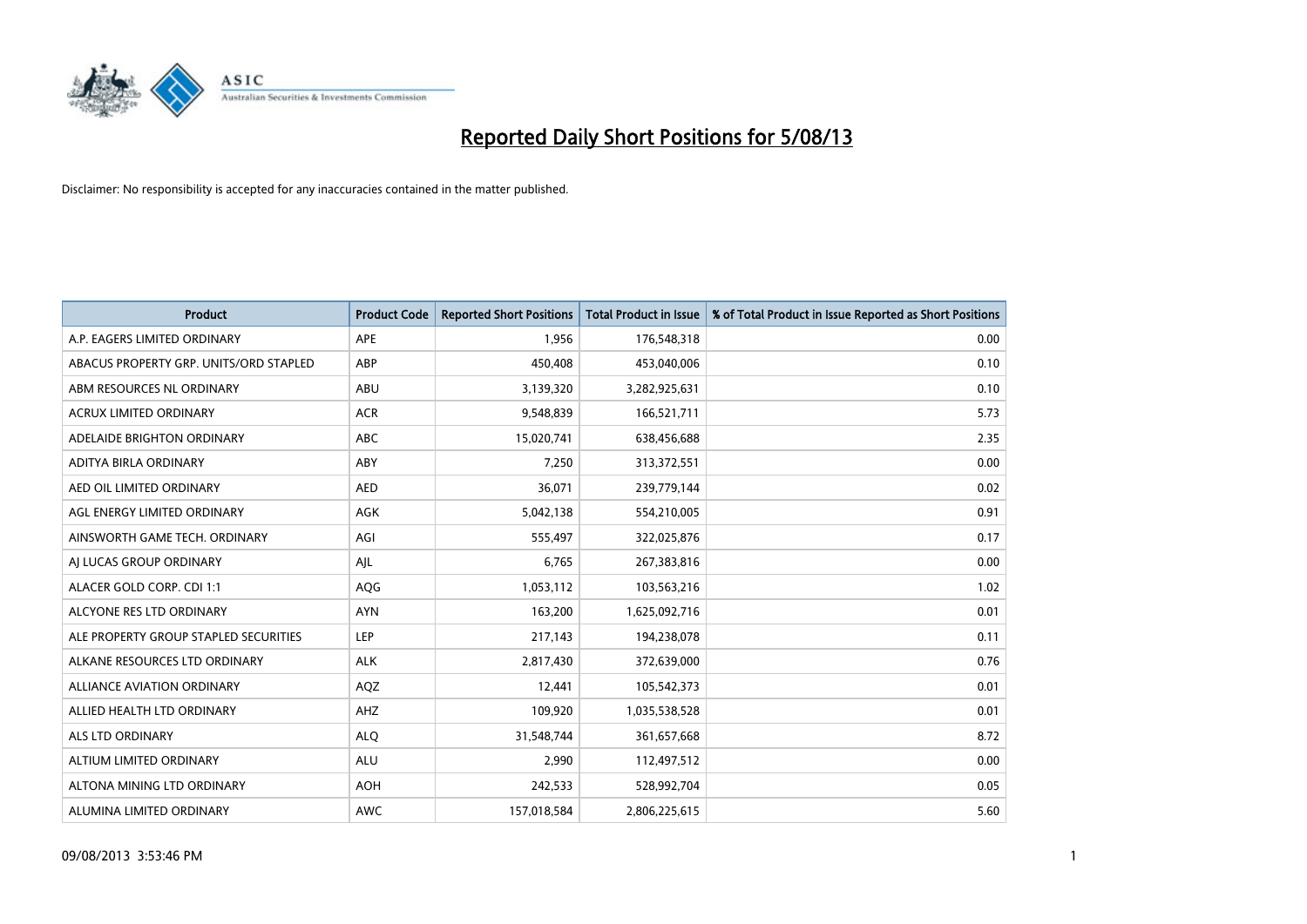

| <b>Product</b>                          | <b>Product Code</b> | <b>Reported Short Positions</b> | <b>Total Product in Issue</b> | % of Total Product in Issue Reported as Short Positions |
|-----------------------------------------|---------------------|---------------------------------|-------------------------------|---------------------------------------------------------|
| AMALGAMATED HOLDINGS ORDINARY           | AHD                 | 856                             | 157,759,109                   | 0.00                                                    |
| AMCOM TELECOMM. ORDINARY                | AMM                 | 906,575                         | 244,557,101                   | 0.37                                                    |
| AMCOR LIMITED ORDINARY                  | <b>AMC</b>          | 2,769,152                       | 1,206,684,923                 | 0.23                                                    |
| AMP LIMITED ORDINARY                    | AMP                 | 18,930,642                      | 2,944,564,649                 | 0.64                                                    |
| AMPELLA MINING ORDINARY                 | <b>AMX</b>          | 27,256                          | 248,000,493                   | 0.01                                                    |
| ANGLOGOLD ASHANTI CDI 5:1               | AGG                 |                                 | 89,207,765                    | 0.00                                                    |
| ANSELL LIMITED ORDINARY                 | <b>ANN</b>          | 10,204,018                      | 130,617,963                   | 7.81                                                    |
| ANTARES ENERGY LTD ORDINARY             | <b>AZZ</b>          | 392,400                         | 255,000,000                   | 0.15                                                    |
| ANZ BANKING GRP LTD ORDINARY            | ANZ                 | 11,438,235                      | 2,743,487,440                 | 0.42                                                    |
| APA GROUP STAPLED SECURITIES            | <b>APA</b>          | 10,543,112                      | 835,750,807                   | 1.26                                                    |
| APN NEWS & MEDIA ORDINARY               | <b>APN</b>          | 18,690,346                      | 661,526,586                   | 2.83                                                    |
| AQUARIUS PLATINUM. ORDINARY             | <b>AQP</b>          | 7,896,830                       | 486,851,336                   | 1.62                                                    |
| AQUILA RESOURCES ORDINARY               | <b>AQA</b>          | 13,158,956                      | 411,804,442                   | 3.20                                                    |
| ARAFURA RESOURCE LTD ORDINARY           | ARU                 | 8,367                           | 441,270,644                   | 0.00                                                    |
| ARB CORPORATION ORDINARY                | <b>ARP</b>          | 564,338                         | 72,481,302                    | 0.78                                                    |
| ARDENT LEISURE GROUP STAPLED SECURITIES | AAD                 | 2,943,708                       | 397,803,987                   | 0.74                                                    |
| ARISTOCRAT LEISURE ORDINARY             | ALL                 | 7,421,190                       | 551,418,047                   | 1.35                                                    |
| ARRIUM LTD ORDINARY                     | ARI                 | 23,971,227                      | 1,355,433,903                 | 1.77                                                    |
| ASCIANO LIMITED ORDINARY                | <b>AIO</b>          | 18,764,367                      | 975,385,664                   | 1.92                                                    |
| ASG GROUP LIMITED ORDINARY              | ASZ                 | 1,196,603                       | 206,720,839                   | 0.58                                                    |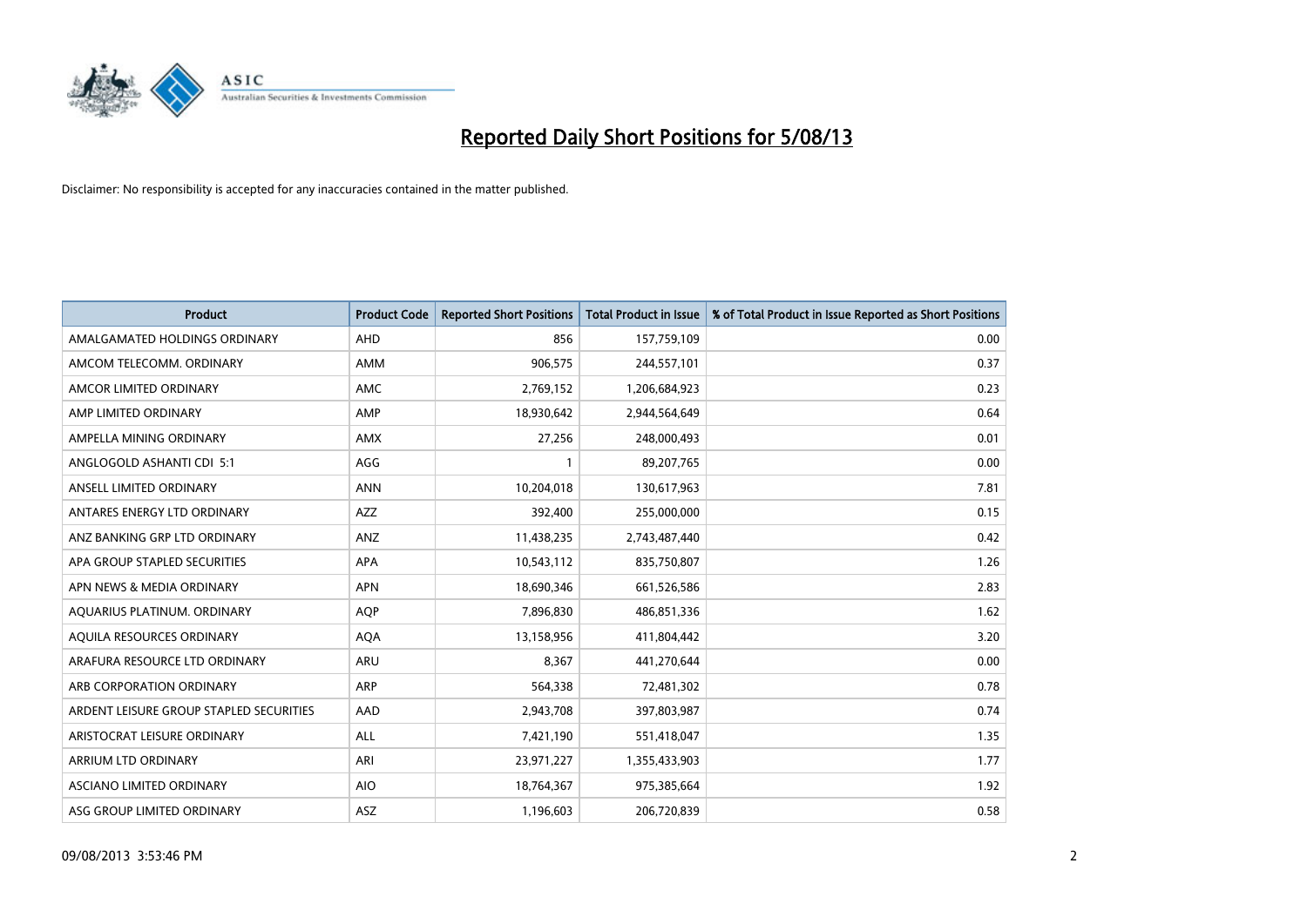

| <b>Product</b>                            | <b>Product Code</b> | <b>Reported Short Positions</b> | <b>Total Product in Issue</b> | % of Total Product in Issue Reported as Short Positions |
|-------------------------------------------|---------------------|---------------------------------|-------------------------------|---------------------------------------------------------|
| ASPEN GROUP ORD/UNITS STAPLED             | <b>APZ</b>          | 393,929                         | 1,192,665,422                 | 0.03                                                    |
| ASTRO JAP PROP GROUP STAPLED US PROHIBIT. | AJA                 | 9,470                           | 67,211,752                    | 0.01                                                    |
| ASX LIMITED ORDINARY                      | <b>ASX</b>          | 1,782,833                       | 193,595,162                   | 0.92                                                    |
| ATLAS IRON LIMITED ORDINARY               | AGO                 | 21,685,947                      | 909,718,409                   | 2.38                                                    |
| AURIZON HOLDINGS LTD ORDINARY             | <b>AZI</b>          | 1,924,328                       | 2,137,284,503                 | 0.09                                                    |
| <b>AURORA OIL &amp; GAS ORDINARY</b>      | <b>AUT</b>          | 5,043,181                       | 447,885,778                   | 1.13                                                    |
| AUSDRILL LIMITED ORDINARY                 | ASL                 | 21,424,898                      | 312,277,224                   | 6.86                                                    |
| AUSENCO LIMITED ORDINARY                  | AAX                 | 1,289,769                       | 123,527,574                   | 1.04                                                    |
| <b>AUSTAL LIMITED ORDINARY</b>            | ASB                 | 365,201                         | 346,007,639                   | 0.11                                                    |
| AUSTBROKERS HOLDINGS ORDINARY             | <b>AUB</b>          | 3,555                           | 58,148,980                    | 0.01                                                    |
| AUSTIN ENGINEERING ORDINARY               | ANG                 | 380,620                         | 73,164,403                    | 0.52                                                    |
| AUSTRALAND PROPERTY STAPLED SECURITY      | <b>ALZ</b>          | 1,198,479                       | 578,324,670                   | 0.21                                                    |
| AUSTRALIAN AGRICULT. ORDINARY             | AAC                 | 2,464,686                       | 313,113,358                   | 0.79                                                    |
| AUSTRALIAN INFR LTD ORDINARY              | <b>AIX</b>          | 62,111                          | 620,733,944                   | 0.01                                                    |
| AUSTRALIAN PHARM, ORDINARY                | API                 | 39,122                          | 488,115,883                   | 0.01                                                    |
| AUTOMOTIVE HOLDINGS ORDINARY              | AHE                 | 350,747                         | 260,579,682                   | 0.13                                                    |
| AVIENNINGS LIMITED ORDINARY               | <b>AVJ</b>          | 148,503                         | 384,423,851                   | 0.04                                                    |
| AWE LIMITED ORDINARY                      | <b>AWE</b>          | 1,301,038                       | 522,116,985                   | 0.25                                                    |
| <b>BANDANNA ENERGY ORDINARY</b>           | <b>BND</b>          | 22,610,617                      | 528,481,199                   | 4.28                                                    |
| BANK OF QUEENSLAND. ORDINARY              | <b>BOQ</b>          | 5,387,840                       | 319,809,993                   | 1.68                                                    |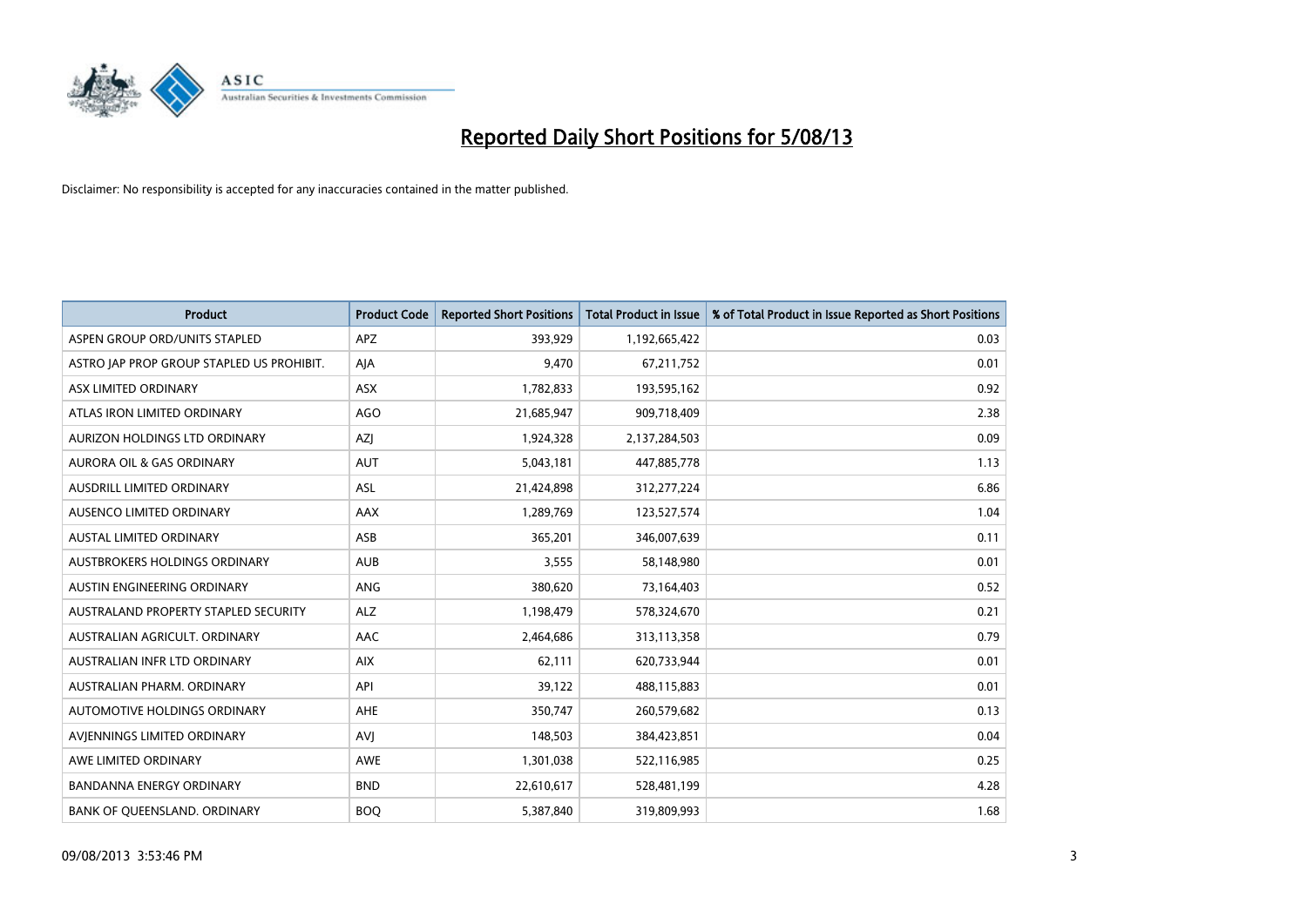

| <b>Product</b>                                | <b>Product Code</b> | <b>Reported Short Positions</b> | <b>Total Product in Issue</b> | % of Total Product in Issue Reported as Short Positions |
|-----------------------------------------------|---------------------|---------------------------------|-------------------------------|---------------------------------------------------------|
| <b>BASE RES LIMITED ORDINARY</b>              | <b>BSE</b>          | 339,990                         | 561,840,029                   | 0.06                                                    |
| BATHURST RES NZ LTD ORDINARY                  | <b>BRL</b>          | 40,394,933                      | 699,247,997                   | 5.78                                                    |
| <b>BC IRON LIMITED ORDINARY</b>               | <b>BCI</b>          | 292,338                         | 123,453,630                   | 0.24                                                    |
| BEACH ENERGY LIMITED ORDINARY                 | <b>BPT</b>          | 23,173,718                      | 1,269,399,183                 | 1.83                                                    |
| BEADELL RESOURCE LTD ORDINARY                 | <b>BDR</b>          | 50,011,499                      | 788,277,280                   | 6.34                                                    |
| <b>BEGA CHEESE LTD ORDINARY</b>               | <b>BGA</b>          | 401                             | 151,866,050                   | 0.00                                                    |
| BENDIGO AND ADELAIDE ORDINARY                 | <b>BEN</b>          | 12,245,898                      | 407,197,451                   | 3.01                                                    |
| BERKELEY RESOURCES ORDINARY                   | <b>BKY</b>          | 588,351                         | 179,393,323                   | 0.33                                                    |
| <b>BHP BILLITON LIMITED ORDINARY</b>          | <b>BHP</b>          | 10,670,021                      | 3,211,691,105                 | 0.33                                                    |
| <b>BILLABONG ORDINARY</b>                     | <b>BBG</b>          | 14,283,005                      | 478,944,292                   | 2.98                                                    |
| <b>BLACKMORES LIMITED ORDINARY</b>            | <b>BKL</b>          | 5,925                           | 16,973,764                    | 0.03                                                    |
| <b>BLACKTHORN RESOURCES ORD US PROHIBITED</b> | <b>BTR</b>          | 209,373                         | 164,285,950                   | 0.13                                                    |
| <b>BLUESCOPE STEEL LTD ORDINARY</b>           | <b>BSL</b>          | 2,266,546                       | 558,243,305                   | 0.41                                                    |
| <b>BOART LONGYEAR ORDINARY</b>                | <b>BLY</b>          | 42,956,161                      | 461,163,412                   | 9.31                                                    |
| <b>BORAL LIMITED, ORDINARY</b>                | <b>BLD</b>          | 46,776,320                      | 774,000,641                   | 6.04                                                    |
| <b>BRADKEN LIMITED ORDINARY</b>               | <b>BKN</b>          | 15,636,882                      | 169,240,662                   | 9.24                                                    |
| <b>BRAMBLES LIMITED ORDINARY</b>              | <b>BXB</b>          | 2,156,504                       | 1,557,420,757                 | 0.14                                                    |
| <b>BREVILLE GROUP LTD ORDINARY</b>            | <b>BRG</b>          | 5,258,023                       | 130,095,322                   | 4.04                                                    |
| <b>BRICKWORKS LIMITED ORDINARY</b>            | <b>BKW</b>          | 7,958                           | 147,818,132                   | 0.01                                                    |
| <b>BROCKMAN MINING LTD ORDINARY</b>           | <b>BCK</b>          | 90,995                          | 7,894,482,131                 | 0.00                                                    |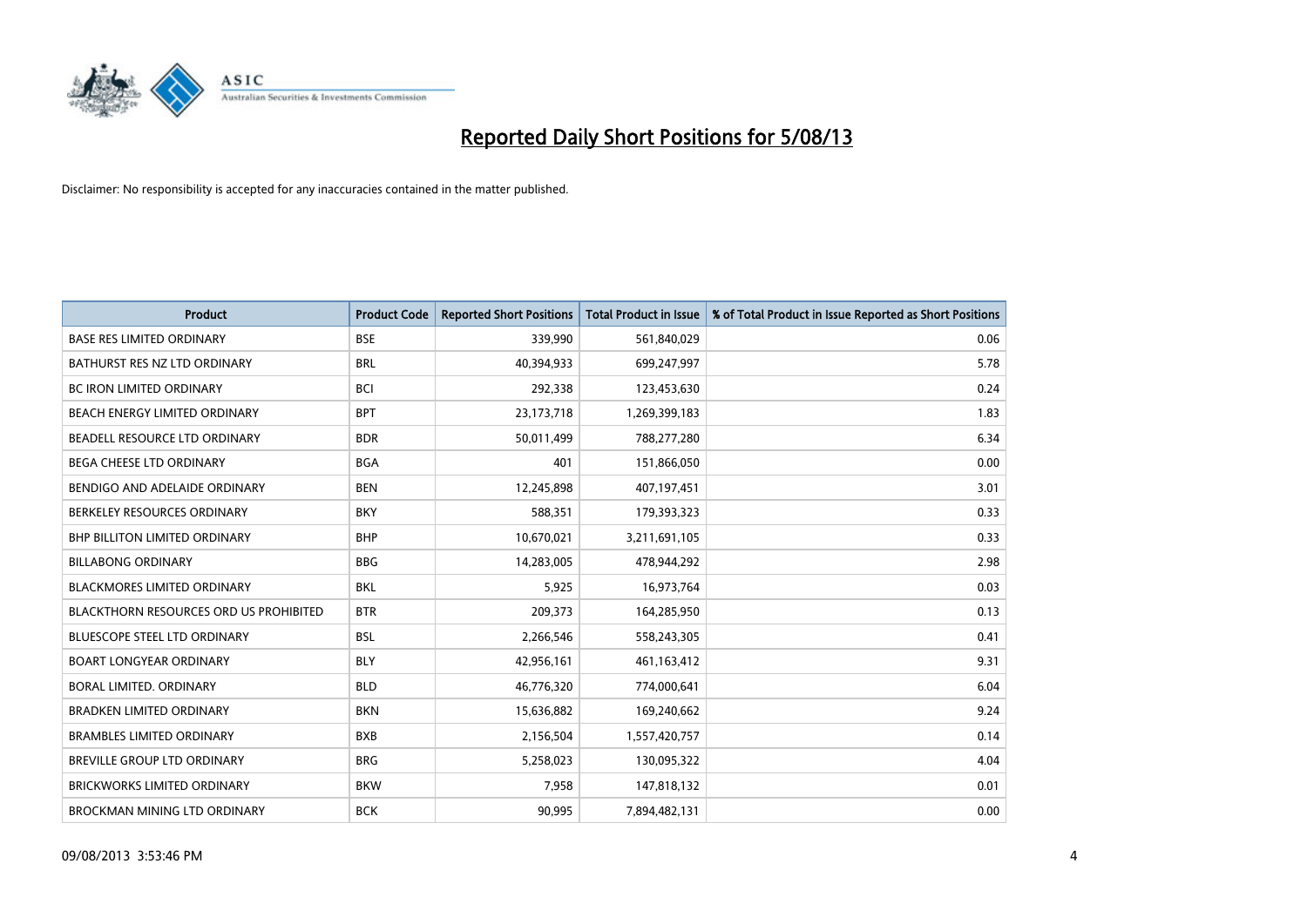

| <b>Product</b>                          | <b>Product Code</b> | <b>Reported Short Positions</b> | <b>Total Product in Issue</b> | % of Total Product in Issue Reported as Short Positions |
|-----------------------------------------|---------------------|---------------------------------|-------------------------------|---------------------------------------------------------|
| BT INVESTMENT MNGMNT ORDINARY           | <b>BTT</b>          | 59,905                          | 278,100,237                   | 0.02                                                    |
| <b>BUCCANEER ENERGY LTD ORDINARY</b>    | <b>BCC</b>          | 500,000                         | 2,398,671,956                 | 0.02                                                    |
| <b>BURU ENERGY ORDINARY</b>             | <b>BRU</b>          | 15,324,432                      | 274,036,429                   | 5.59                                                    |
| <b>BWP TRUST ORDINARY UNITS</b>         | <b>BWP</b>          | 6,932,345                       | 537,753,954                   | 1.29                                                    |
| <b>CABCHARGE AUSTRALIA ORDINARY</b>     | CAB                 | 11,263,809                      | 120,430,683                   | 9.35                                                    |
| CALTEX AUSTRALIA ORDINARY               | <b>CTX</b>          | 1,564,030                       | 270,000,000                   | 0.58                                                    |
| CAPE LAMBERT RES LTD ORDINARY           | <b>CFE</b>          | 19,764                          | 679,691,942                   | 0.00                                                    |
| <b>CARBON ENERGY ORDINARY</b>           | <b>CNX</b>          | 4,533                           | 786,889,705                   | 0.00                                                    |
| <b>CARDNO LIMITED ORDINARY</b>          | CDD                 | 9,824,647                       | 143,726,327                   | 6.84                                                    |
| CARNARVON PETROLEUM ORDINARY            | <b>CVN</b>          | 39,246                          | 934,109,501                   | 0.00                                                    |
| CARSALES.COM LTD ORDINARY               | <b>CRZ</b>          | 2,175,358                       | 236,201,964                   | 0.92                                                    |
| <b>CASH CONVERTERS ORDINARY</b>         | CCV                 | 1,740,684                       | 423,861,025                   | 0.41                                                    |
| CEDAR WOODS PROP. ORDINARY              | <b>CWP</b>          | 61,679                          | 73,359,551                    | 0.08                                                    |
| CENTRAL PETROLEUM ORDINARY              | <b>CTP</b>          | 756,248                         | 1,546,078,845                 | 0.05                                                    |
| <b>CERAMIC FUEL CELLS ORDINARY</b>      | <b>CFU</b>          | 360,727                         | 1,591,941,620                 | 0.02                                                    |
| CFS RETAIL TRUST GRP STAPLED SECURITIES | <b>CFX</b>          | 60,394,645                      | 2,828,495,659                 | 2.14                                                    |
| CHALLENGER DIV.PRO. STAPLED UNITS       | <b>CDI</b>          | 1,446                           | 214,101,013                   | 0.00                                                    |
| <b>CHALLENGER LIMITED ORDINARY</b>      | <b>CGF</b>          | 3,278,077                       | 530,862,585                   | 0.62                                                    |
| CHANDLER MACLEOD LTD ORDINARY           | <b>CMG</b>          | 207,916                         | 469,679,390                   | 0.04                                                    |
| CHARTER HALL GROUP STAPLED US PROHIBIT. | <b>CHC</b>          | 271,602                         | 302,262,312                   | 0.09                                                    |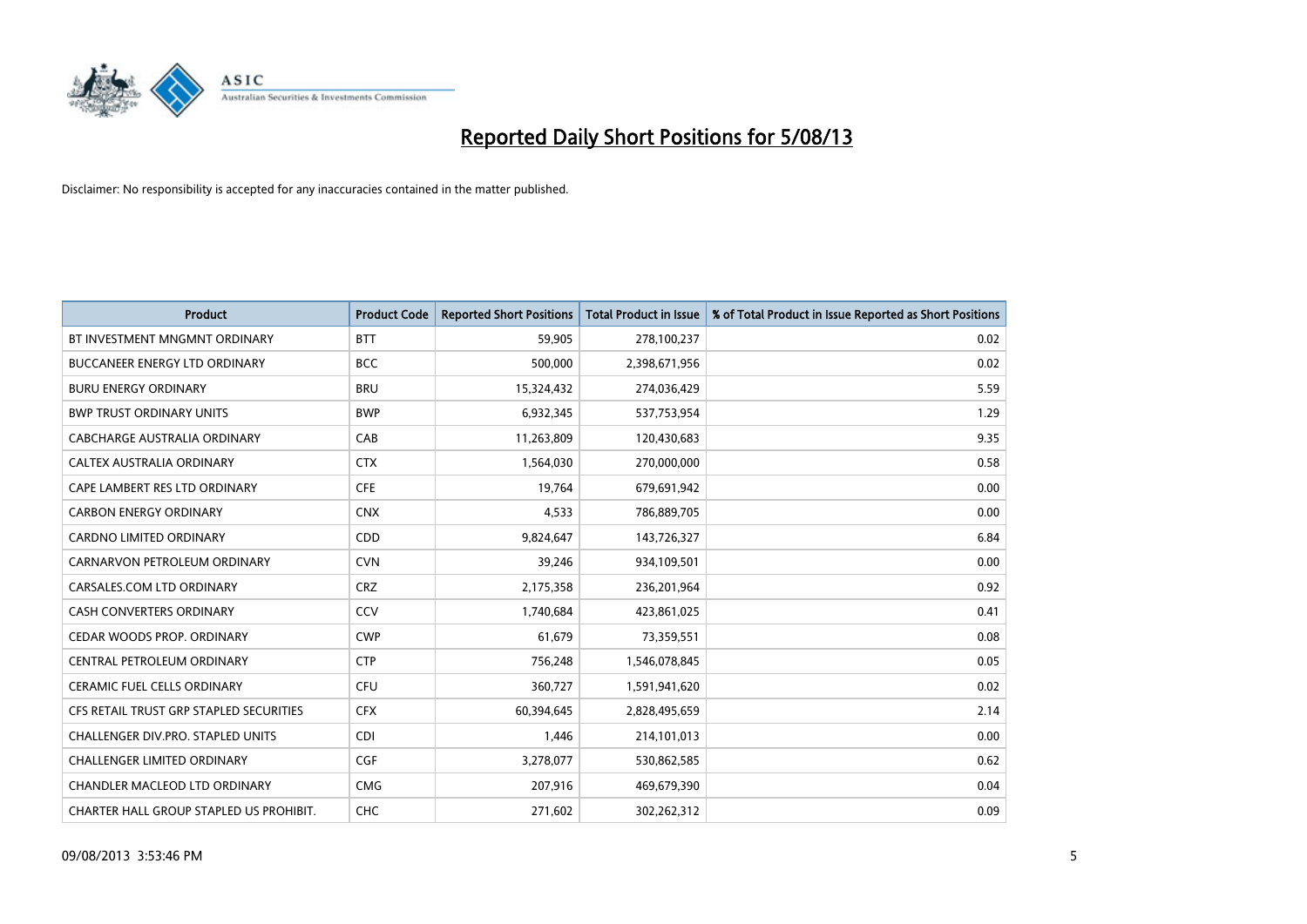

| <b>Product</b>                          | <b>Product Code</b> | <b>Reported Short Positions</b> | <b>Total Product in Issue</b> | % of Total Product in Issue Reported as Short Positions |
|-----------------------------------------|---------------------|---------------------------------|-------------------------------|---------------------------------------------------------|
| <b>CHARTER HALL RETAIL UNITS</b>        | <b>CQR</b>          | 3,172,001                       | 337,582,974                   | 0.94                                                    |
| <b>CHORUS LIMITED ORDINARY</b>          | CNU                 | 46,596                          | 389,299,049                   | 0.01                                                    |
| CITIGOLD CORP LTD ORDINARY              | <b>CTO</b>          | 153,427                         | 1,352,907,765                 | 0.01                                                    |
| <b>CLOUGH LIMITED ORDINARY</b>          | <b>CLO</b>          | 573,867                         | 777,090,670                   | 0.07                                                    |
| COAL OF AFRICA LTD ORDINARY             | <b>CZA</b>          | 426                             | 1,048,368,613                 | 0.00                                                    |
| COALSPUR MINES LTD ORDINARY             | <b>CPL</b>          | 8,256,641                       | 641,244,435                   | 1.29                                                    |
| COCA-COLA AMATIL ORDINARY               | <b>CCL</b>          | 12,016,076                      | 763,590,249                   | 1.57                                                    |
| COCHLEAR LIMITED ORDINARY               | <b>COH</b>          | 5,103,490                       | 57,040,932                    | 8.95                                                    |
| <b>COCKATOO COAL ORDINARY</b>           | <b>COK</b>          | 9,074,140                       | 1,021,101,465                 | 0.89                                                    |
| <b>CODAN LIMITED ORDINARY</b>           | <b>CDA</b>          | 582,470                         | 176,926,104                   | 0.33                                                    |
| <b>COLLINS FOODS LTD ORDINARY</b>       | <b>CKF</b>          | 531,845                         | 93,000,003                    | 0.57                                                    |
| COMMONWEALTH BANK, ORDINARY             | <b>CBA</b>          | 12,573,342                      | 1,611,928,836                 | 0.78                                                    |
| <b>COMMONWEALTH PROP ORDINARY UNITS</b> | <b>CPA</b>          | 42,213,862                      | 2,347,003,413                 | 1.80                                                    |
| <b>COMPASS RESOURCES ORDINARY</b>       | <b>CMR</b>          | 7,472                           | 1,403,744,100                 | 0.00                                                    |
| <b>COMPUTERSHARE LTD ORDINARY</b>       | <b>CPU</b>          | 7,123,690                       | 556,203,079                   | 1.28                                                    |
| <b>CORP TRAVEL LIMITED ORDINARY</b>     | <b>CTD</b>          | 166,881                         | 78,081,184                    | 0.21                                                    |
| <b>CREDIT CORP GROUP ORDINARY</b>       | <b>CCP</b>          | 44,668                          | 45,932,899                    | 0.10                                                    |
| <b>CROMWELL PROP STAPLED SECURITIES</b> | <b>CMW</b>          | 834,198                         | 1,713,721,456                 | 0.05                                                    |
| <b>CROWE HORWATH AUS ORDINARY</b>       | <b>CRH</b>          | 897,478                         | 269,665,096                   | 0.33                                                    |
| <b>CROWN LIMITED ORDINARY</b>           | <b>CWN</b>          | 3,603,431                       | 728,394,185                   | 0.49                                                    |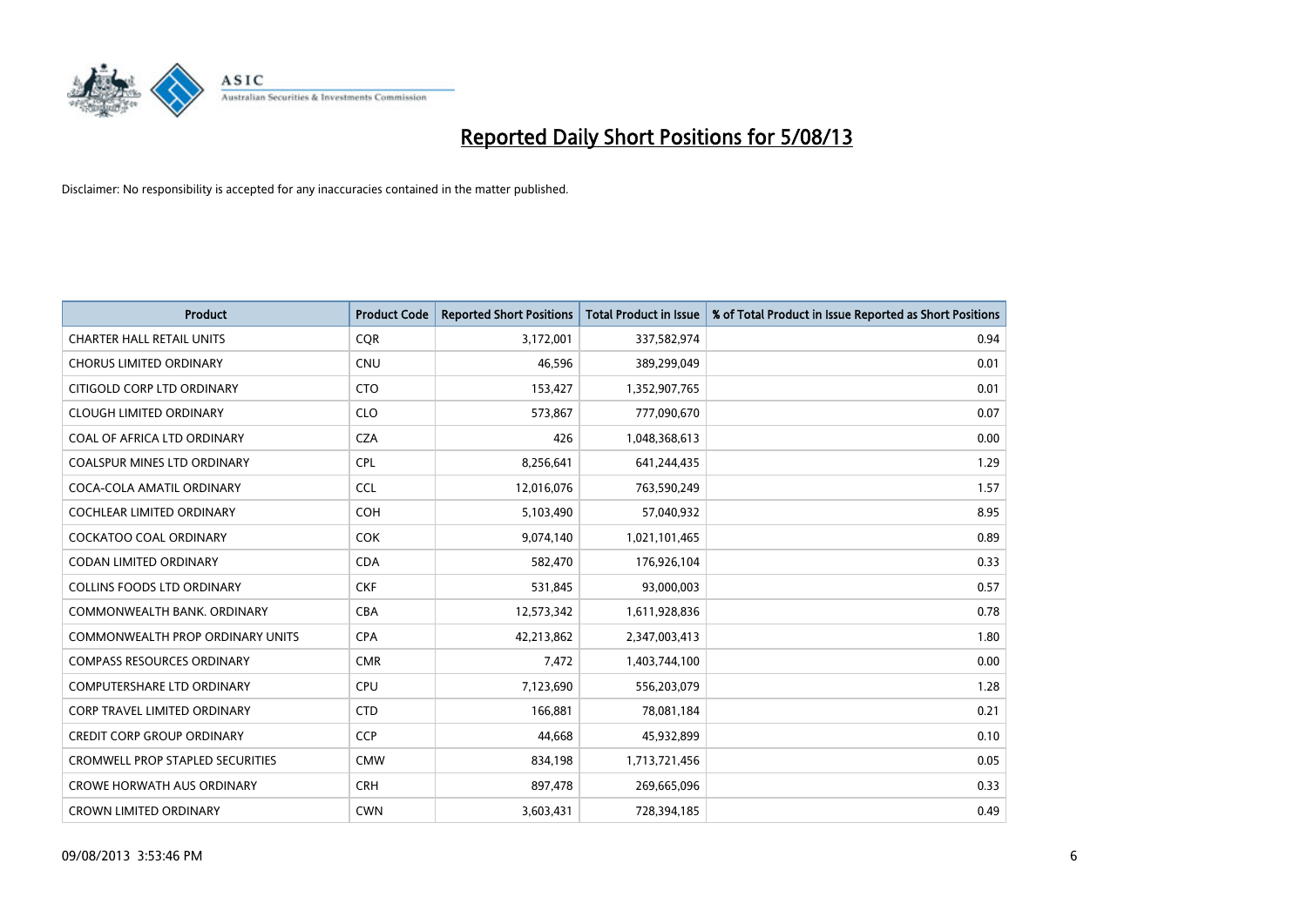

| <b>Product</b>                     | <b>Product Code</b> | <b>Reported Short Positions</b> | <b>Total Product in Issue</b> | % of Total Product in Issue Reported as Short Positions |
|------------------------------------|---------------------|---------------------------------|-------------------------------|---------------------------------------------------------|
| <b>CSG LIMITED ORDINARY</b>        | CSV                 | 50,868                          | 278,155,477                   | 0.02                                                    |
| <b>CSL LIMITED ORDINARY</b>        | <b>CSL</b>          | 1,386,780                       | 487,091,966                   | 0.28                                                    |
| <b>CSR LIMITED ORDINARY</b>        | <b>CSR</b>          | 33,631,135                      | 506,000,315                   | 6.65                                                    |
| <b>CUDECO LIMITED ORDINARY</b>     | CDU                 | 3,849,785                       | 205,017,174                   | 1.88                                                    |
| DART ENERGY LTD ORDINARY           | <b>DTE</b>          | 14,195,824                      | 878,789,752                   | 1.62                                                    |
| DATA#3 LIMITED ORDINARY            | <b>DTL</b>          | 93,228                          | 153,974,950                   | 0.06                                                    |
| DAVID JONES LIMITED ORDINARY       | <b>DIS</b>          | 62,028,605                      | 535,002,401                   | 11.59                                                   |
| DECMIL GROUP LIMITED ORDINARY      | <b>DCG</b>          | 2,809,245                       | 168,203,219                   | 1.67                                                    |
| DEXUS PROPERTY GROUP STAPLED UNITS | <b>DXS</b>          | 16,991,372                      | 4,701,957,390                 | 0.36                                                    |
| DISCOVERY METALS LTD ORDINARY      | <b>DML</b>          | 8,632,299                       | 486,986,451                   | 1.77                                                    |
| DOMINO PIZZA ENTERPR ORDINARY      | <b>DMP</b>          | 287,198                         | 70,192,674                    | 0.41                                                    |
| DORAY MINERALS LTD ORDINARY        | <b>DRM</b>          | 57,921                          | 141,866,768                   | 0.04                                                    |
| DOWNER EDI LIMITED ORDINARY        | <b>DOW</b>          | 6,592,186                       | 433,409,429                   | 1.52                                                    |
| DRILLSEARCH ENERGY ORDINARY        | <b>DLS</b>          | 13,031,218                      | 427,753,371                   | 3.05                                                    |
| DUET GROUP STAPLED US PROHIBIT.    | <b>DUE</b>          | 680,349                         | 1,169,314,842                 | 0.06                                                    |
| DULUXGROUP LIMITED ORDINARY        | <b>DLX</b>          | 3,882,036                       | 377,019,430                   | 1.03                                                    |
| <b>DWS LTD ORDINARY</b>            | <b>DWS</b>          | 414,150                         | 132,362,763                   | 0.31                                                    |
| ECHO ENTERTAINMENT ORDINARY        | <b>EGP</b>          | 2,293,130                       | 825,672,730                   | 0.28                                                    |
| <b>ELDERS LIMITED ORDINARY</b>     | <b>ELD</b>          | 18,188,295                      | 455,013,329                   | 4.00                                                    |
| ELEMENTAL MINERALS ORDINARY        | <b>ELM</b>          | 301,033                         | 288,587,228                   | 0.10                                                    |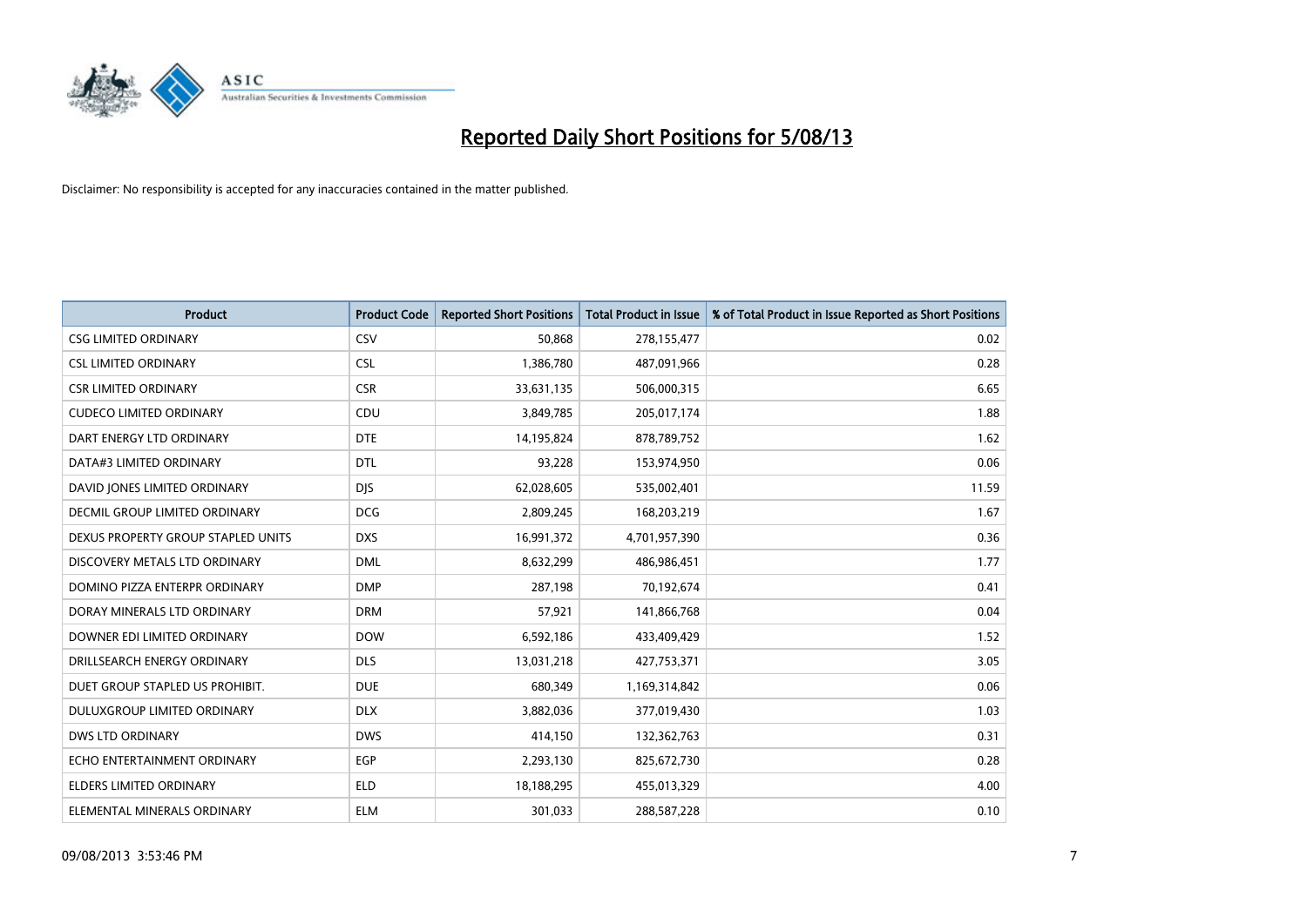

| <b>Product</b>                         | <b>Product Code</b> | <b>Reported Short Positions</b> | <b>Total Product in Issue</b> | % of Total Product in Issue Reported as Short Positions |
|----------------------------------------|---------------------|---------------------------------|-------------------------------|---------------------------------------------------------|
| ELEMENTOS LIMITED ORDINARY             | <b>ELT</b>          | 16                              | 165,775,576                   | 0.00                                                    |
| <b>EMECO HOLDINGS ORDINARY</b>         | <b>EHL</b>          | 20,404,577                      | 599,675,707                   | 3.40                                                    |
| <b>ENDEAVOUR MIN CORP CDI 1:1</b>      | <b>EVR</b>          | 228,658                         | 117,754,189                   | 0.19                                                    |
| ENERGY RESOURCES ORDINARY 'A'          | <b>ERA</b>          | 8,326,302                       | 517,725,062                   | 1.61                                                    |
| <b>ENERGY WORLD CORPOR, ORDINARY</b>   | <b>EWC</b>          | 20,721,039                      | 1,734,166,672                 | 1.19                                                    |
| <b>ENVESTRA LIMITED ORDINARY</b>       | <b>ENV</b>          | 6,191,096                       | 1,796,808,474                 | 0.34                                                    |
| EQUATORIAL RES LTD ORDINARY            | EQX                 | 8                               | 121,885,353                   | 0.00                                                    |
| ERM POWER LIMITED ORDINARY             | EPW                 | 5,367                           | 207,499,601                   | 0.00                                                    |
| <b>ESERVGLOBAL LIMITED ORDINARY</b>    | ESV                 | 2,483,045                       | 249,045,997                   | 1.00                                                    |
| EVOLUTION MINING LTD ORDINARY          | <b>EVN</b>          | 27,011,605                      | 708,092,989                   | 3.81                                                    |
| FAIRFAX MEDIA LTD ORDINARY             | <b>FXI</b>          | 360,869,124                     | 2,351,955,725                 | 15.34                                                   |
| <b>FANTASTIC HOLDINGS ORDINARY</b>     | FAN                 | 32,456                          | 103,068,398                   | 0.03                                                    |
| FAR LTD ORDINARY                       | <b>FAR</b>          | 22,966,989                      | 2,499,846,742                 | 0.92                                                    |
| FEDERATION CNTRES ORD/UNIT STAPLED SEC | <b>FDC</b>          | 2,890,567                       | 1,427,641,565                 | 0.20                                                    |
| FINBAR GROUP LIMITED ORDINARY          | FRI                 | 376                             | 218,006,169                   | 0.00                                                    |
| FISHER & PAYKEL H. ORDINARY            | <b>FPH</b>          | 129,998                         | 546,516,887                   | 0.02                                                    |
| FKP PROPERTY GROUP STAPLED SECURITIES  | <b>FKP</b>          | 7,795,201                       | 321,578,705                   | 2.42                                                    |
| FLEETWOOD CORP ORDINARY                | <b>FWD</b>          | 2,196,697                       | 60,522,619                    | 3.63                                                    |
| FLETCHER BUILDING ORDINARY             | <b>FBU</b>          | 2,795,999                       | 686,096,427                   | 0.41                                                    |
| FLEXIGROUP LIMITED ORDINARY            | FXL                 | 25,375                          | 301,655,394                   | 0.01                                                    |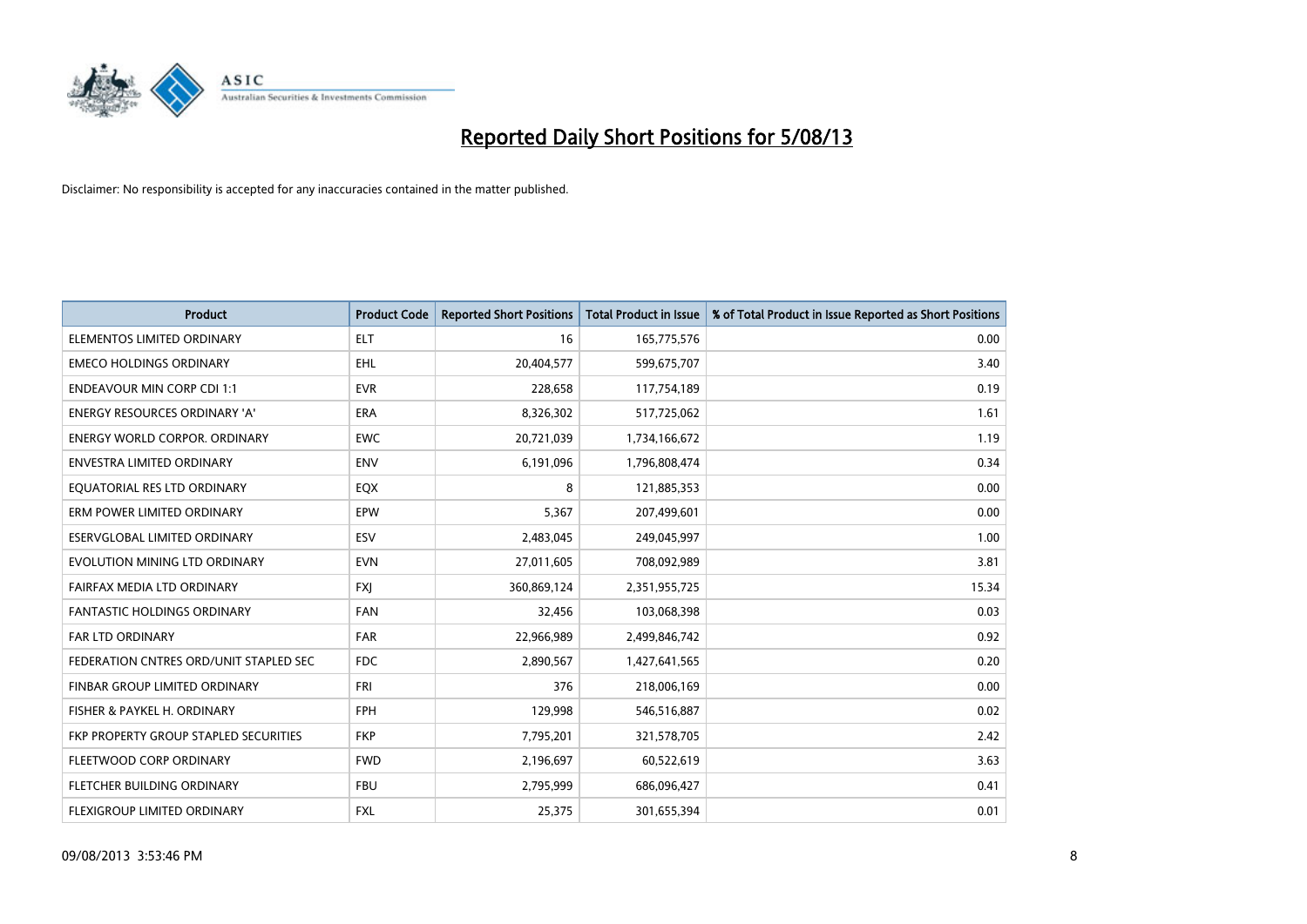

| <b>Product</b>                                   | <b>Product Code</b> | <b>Reported Short Positions</b> | <b>Total Product in Issue</b> | % of Total Product in Issue Reported as Short Positions |
|--------------------------------------------------|---------------------|---------------------------------|-------------------------------|---------------------------------------------------------|
| <b>FLIGHT CENTRE ORDINARY</b>                    | <b>FLT</b>          | 12,585,385                      | 100,430,746                   | 12.53                                                   |
| FLINDERS MINES LTD ORDINARY                      | <b>FMS</b>          | 3,641,257                       | 1,824,843,676                 | 0.20                                                    |
| <b>FOCUS MINERALS LTD ORDINARY</b>               | <b>FML</b>          | 28,603,455                      | 9,137,375,877                 | 0.31                                                    |
| FORGE GROUP LIMITED ORDINARY                     | FGE                 | 705,302                         | 86,169,014                    | 0.82                                                    |
| FORTESCUE METALS GRP ORDINARY                    | <b>FMG</b>          | 159,019,677                     | 3,113,798,659                 | 5.11                                                    |
| <b>G.U.D. HOLDINGS ORDINARY</b>                  | <b>GUD</b>          | 5,715,699                       | 71,341,319                    | 8.01                                                    |
| <b>G8 EDUCATION LIMITED ORDINARY</b>             | <b>GEM</b>          | 2,655,435                       | 273,190,260                   | 0.97                                                    |
| <b>GALAXY RESOURCES DEFERRED</b>                 | <b>GXYN</b>         | 2,143,417                       | 584,355,501                   | 0.37                                                    |
| <b>GALAXY RESOURCES ORDINARY</b>                 | GXY                 | 4,308,535                       | 584,355,501                   | 0.74                                                    |
| <b>GENETIC TECHNOLOGIES ORDINARY</b>             | GTG                 | 62,940                          | 475,471,819                   | 0.01                                                    |
| <b>GEODYNAMICS LIMITED ORDINARY</b>              | GDY                 | 850                             | 406,452,608                   | 0.00                                                    |
| <b>GINDALBIE METALS LTD ORDINARY</b>             | GBG                 | 50,963,946                      | 1,492,944,820                 | 3.41                                                    |
| <b>GOODMAN FIELDER. ORDINARY</b>                 | <b>GFF</b>          | 52,018,570                      | 1,955,559,207                 | 2.66                                                    |
| <b>GOODMAN GROUP STAPLED</b>                     | GMG                 | 3,154,195                       | 1,713,233,947                 | 0.18                                                    |
| <b>GPT GROUP STAPLED SEC.</b>                    | <b>GPT</b>          | 1,680,996                       | 1,742,852,344                 | 0.10                                                    |
| <b>GRAINCORP LIMITED A CLASS ORDINARY</b>        | <b>GNC</b>          | 149,820                         | 228,855,628                   | 0.07                                                    |
| <b>GRANGE RESOURCES. ORDINARY</b>                | GRR                 | 5,013,624                       | 1,156,492,195                 | 0.43                                                    |
| <b>GREENLAND MIN EN LTD ORDINARY</b>             | GGG                 | 5,519,607                       | 572,720,096                   | 0.96                                                    |
| <b>GROWTHPOINT PROPERTY ORD/UNIT STAPLED SEC</b> | GOZ                 | 49,999                          | 402,830,366                   | 0.01                                                    |
| <b>GRYPHON MINERALS LTD ORDINARY</b>             | GRY                 | 11,707,655                      | 400,464,983                   | 2.92                                                    |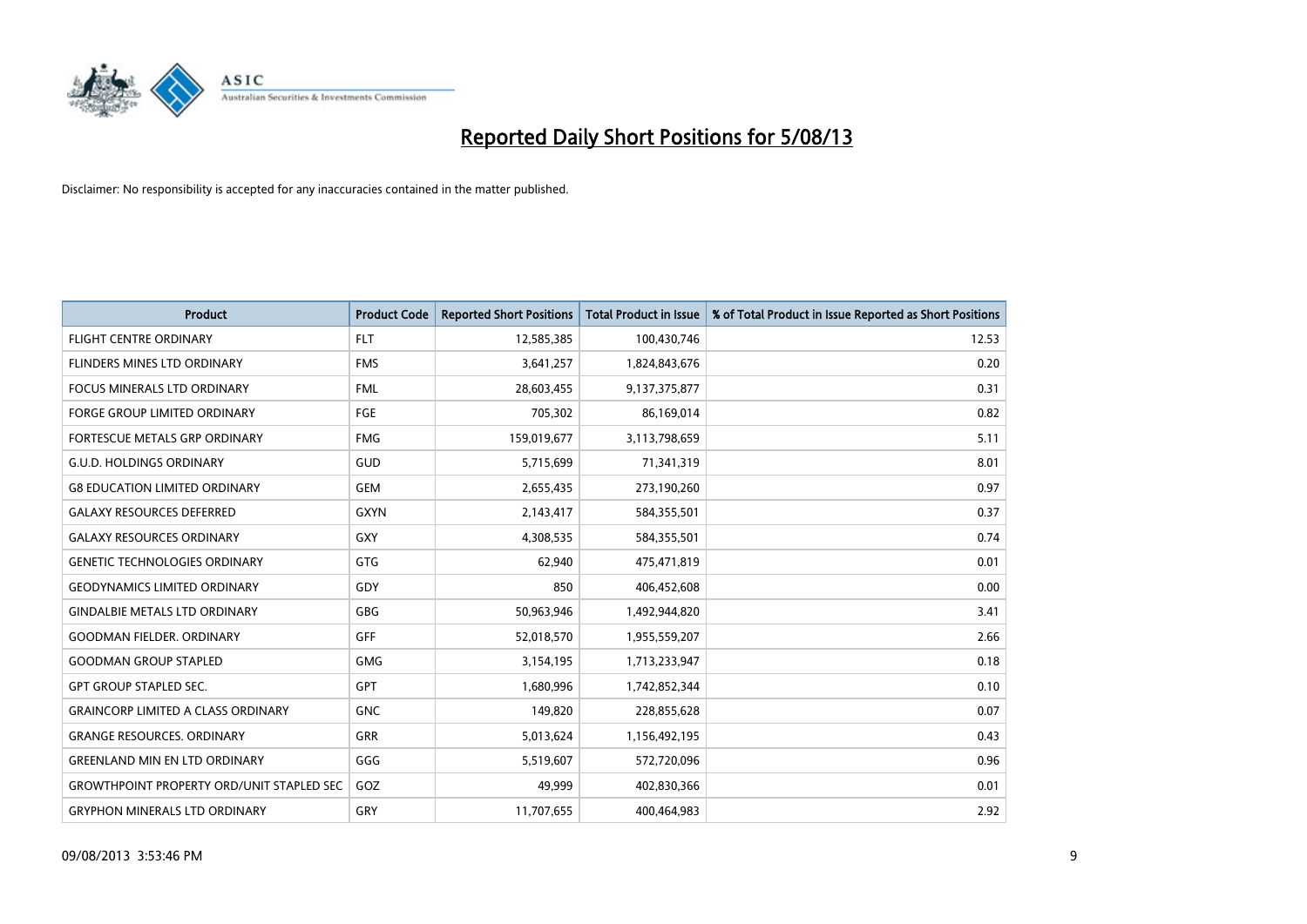

| <b>Product</b>                           | <b>Product Code</b> | <b>Reported Short Positions</b> | <b>Total Product in Issue</b> | % of Total Product in Issue Reported as Short Positions |
|------------------------------------------|---------------------|---------------------------------|-------------------------------|---------------------------------------------------------|
| <b>GUILDFORD COAL LTD ORDINARY</b>       | <b>GUF</b>          | 419,014                         | 635,046,899                   | 0.07                                                    |
| <b>GUNNS LIMITED ORDINARY</b>            | <b>GNS</b>          | 5,677,861                       | 848,401,559                   | 0.67                                                    |
| <b>GWA GROUP LTD ORDINARY</b>            | <b>GWA</b>          | 13,221,435                      | 306,533,770                   | 4.31                                                    |
| HARVEY NORMAN ORDINARY                   | <b>HVN</b>          | 88,289,304                      | 1,062,316,784                 | 8.31                                                    |
| HASTIE GROUP LIMITED ORDINARY            | <b>HST</b>          | 5,000                           | 137,353,504                   | 0.00                                                    |
| <b>HENDERSON GROUP CDI 1:1</b>           | <b>HGG</b>          | 750,346                         | 745,141,989                   | 0.10                                                    |
| HFA HOLDINGS LIMITED ORDINARY            | <b>HFA</b>          | 3,809                           | 118,738,157                   | 0.00                                                    |
| HILLGROVE RES LTD ORDINARY               | <b>HGO</b>          | 1,644,834                       | 1,023,760,221                 | 0.16                                                    |
| HILLS HOLDINGS LTD ORDINARY              | <b>HIL</b>          | 133,243                         | 246,500,444                   | 0.05                                                    |
| HORIZON OIL LIMITED ORDINARY             | <b>HZN</b>          | 46,033,823                      | 1,135,266,515                 | 4.05                                                    |
| <b>IINET LIMITED ORDINARY</b>            | <b>IIN</b>          | 1,302,040                       | 161,238,847                   | 0.81                                                    |
| ILUKA RESOURCES ORDINARY                 | ILU                 | 39,181,974                      | 418,700,517                   | 9.36                                                    |
| <b>IMDEX LIMITED ORDINARY</b>            | <b>IMD</b>          | 3,734,013                       | 210,473,188                   | 1.77                                                    |
| IMF (AUSTRALIA) LTD ORDINARY             | <b>IMF</b>          | 1,292,943                       | 123,203,426                   | 1.05                                                    |
| <b>INCITEC PIVOT ORDINARY</b>            | IPL                 | 13,680,013                      | 1,628,730,107                 | 0.84                                                    |
| INDEPENDENCE GROUP ORDINARY              | <b>IGO</b>          | 6,889,019                       | 233,321,861                   | 2.95                                                    |
| INDOPHIL RESOURCES ORDINARY              | <b>IRN</b>          | 847,316                         | 1,203,146,194                 | 0.07                                                    |
| <b>INFIGEN ENERGY STAPLED SECURITIES</b> | <b>IFN</b>          | 3,938,251                       | 762,265,972                   | 0.52                                                    |
| INGENIA GROUP STAPLED SECURITIES         | <b>INA</b>          | 1,500                           | 507,179,194                   | 0.00                                                    |
| INOVA RESOURCES LTD ORDINARY             | <b>IVA</b>          | 586,932                         | 728,201,911                   | 0.08                                                    |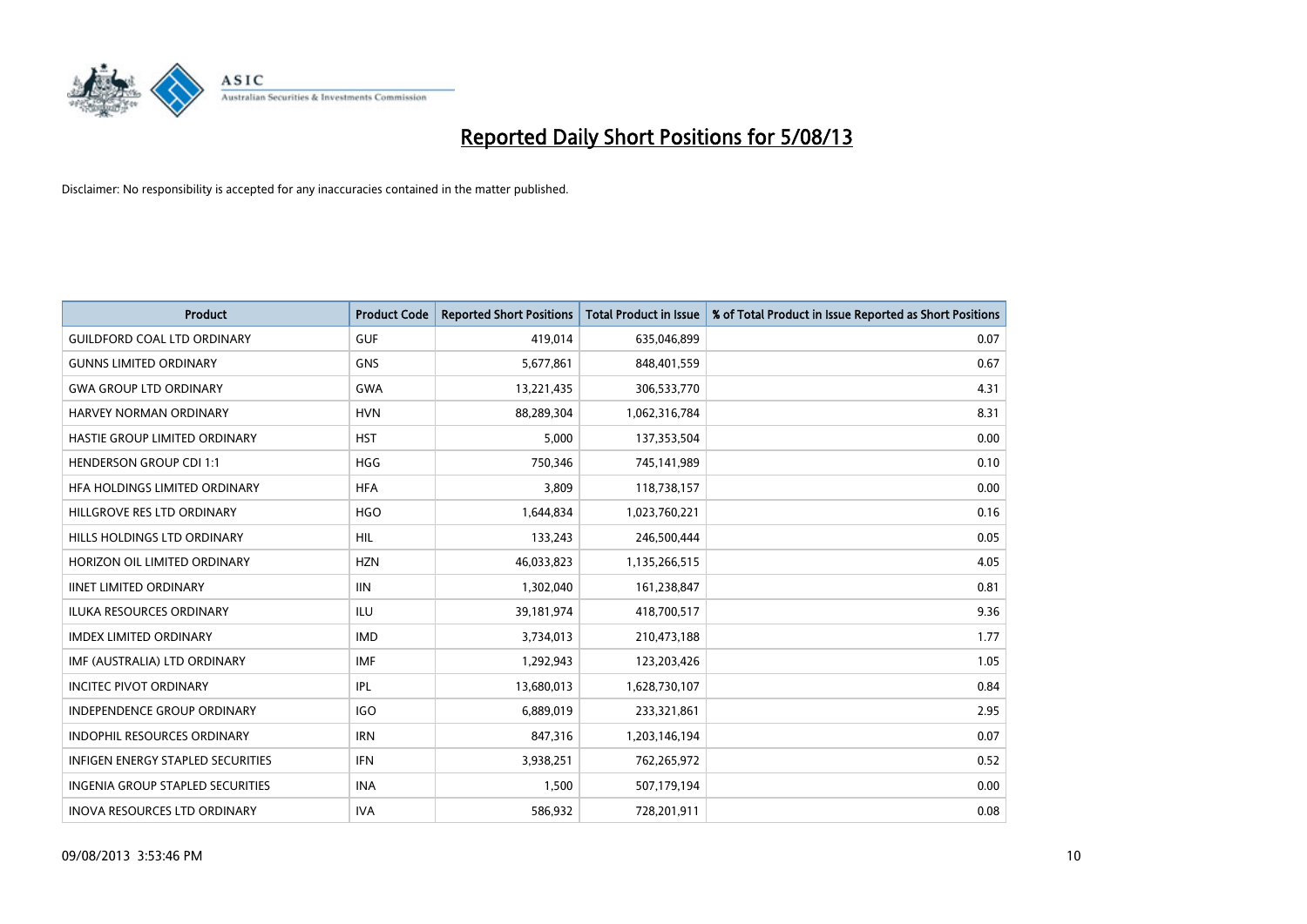

| <b>Product</b>                                  | <b>Product Code</b> | <b>Reported Short Positions</b> | <b>Total Product in Issue</b> | % of Total Product in Issue Reported as Short Positions |
|-------------------------------------------------|---------------------|---------------------------------|-------------------------------|---------------------------------------------------------|
| <b>INSURANCE AUSTRALIA ORDINARY</b>             | <b>IAG</b>          | 4,754,464                       | 2,079,034,021                 | 0.23                                                    |
| <b>INTREPID MINES ORDINARY</b>                  | <b>IAU</b>          | 20,692,259                      | 556,033,864                   | 3.72                                                    |
| <b>INVESTA OFFICE FUND STAPLED SECURITIES</b>   | <b>IOF</b>          | 1,335,960                       | 614,047,458                   | 0.22                                                    |
| <b>INVOCARE LIMITED ORDINARY</b>                | <b>IVC</b>          | 3,436,947                       | 110,030,298                   | 3.12                                                    |
| ION LIMITED ORDINARY                            | <b>ION</b>          | 164,453                         | 256,365,105                   | 0.06                                                    |
| <b>IOOF HOLDINGS LTD ORDINARY</b>               | IFL                 | 1,853,642                       | 232,118,034                   | 0.80                                                    |
| <b>IRESS LIMITED ORDINARY</b>                   | <b>IRE</b>          | 2,259,634                       | 129,614,246                   | 1.74                                                    |
| <b>IRON ORE HOLDINGS ORDINARY</b>               | <b>IOH</b>          | 26,197                          | 161,174,005                   | 0.02                                                    |
| <b>ISELECT LTD ORDINARY</b>                     | <b>ISU</b>          | 839,314                         | 259,064,894                   | 0.32                                                    |
| <b>JAMES HARDIE INDUST CHESS DEPOSITARY INT</b> | <b>IHX</b>          | 5,088,924                       | 442,091,547                   | 1.15                                                    |
| <b>JB HI-FI LIMITED ORDINARY</b>                | JBH                 | 15,016,718                      | 98,947,309                    | 15.18                                                   |
| <b>JUPITER MINES ORDINARY</b>                   | <b>IMS</b>          | 5,220                           | 2,281,835,383                 | 0.00                                                    |
| <b>KAGARA LTD ORDINARY</b>                      | KZL                 | 3,389,914                       | 798,953,117                   | 0.42                                                    |
| KAROON GAS AUSTRALIA ORDINARY                   | <b>KAR</b>          | 2,964,615                       | 221,420,769                   | 1.34                                                    |
| KATHMANDU HOLD LTD ORDINARY                     | <b>KMD</b>          | 25,821                          | 200,215,894                   | 0.01                                                    |
| <b>KBL MINING LIMITED ORDINARY</b>              | KBL                 | 1,820                           | 293,535,629                   | 0.00                                                    |
| KINGSGATE CONSOLID. ORDINARY                    | <b>KCN</b>          | 7,782,506                       | 152,191,905                   | 5.11                                                    |
| KINGSROSE MINING LTD ORDINARY                   | <b>KRM</b>          | 437,474                         | 335,753,851                   | 0.13                                                    |
| LEIGHTON HOLDINGS ORDINARY                      | LEI                 | 16,853,160                      | 337,235,188                   | 5.00                                                    |
| LEND LEASE GROUP UNIT/ORD STAPLED               | <b>LLC</b>          | 852,474                         | 575,508,314                   | 0.15                                                    |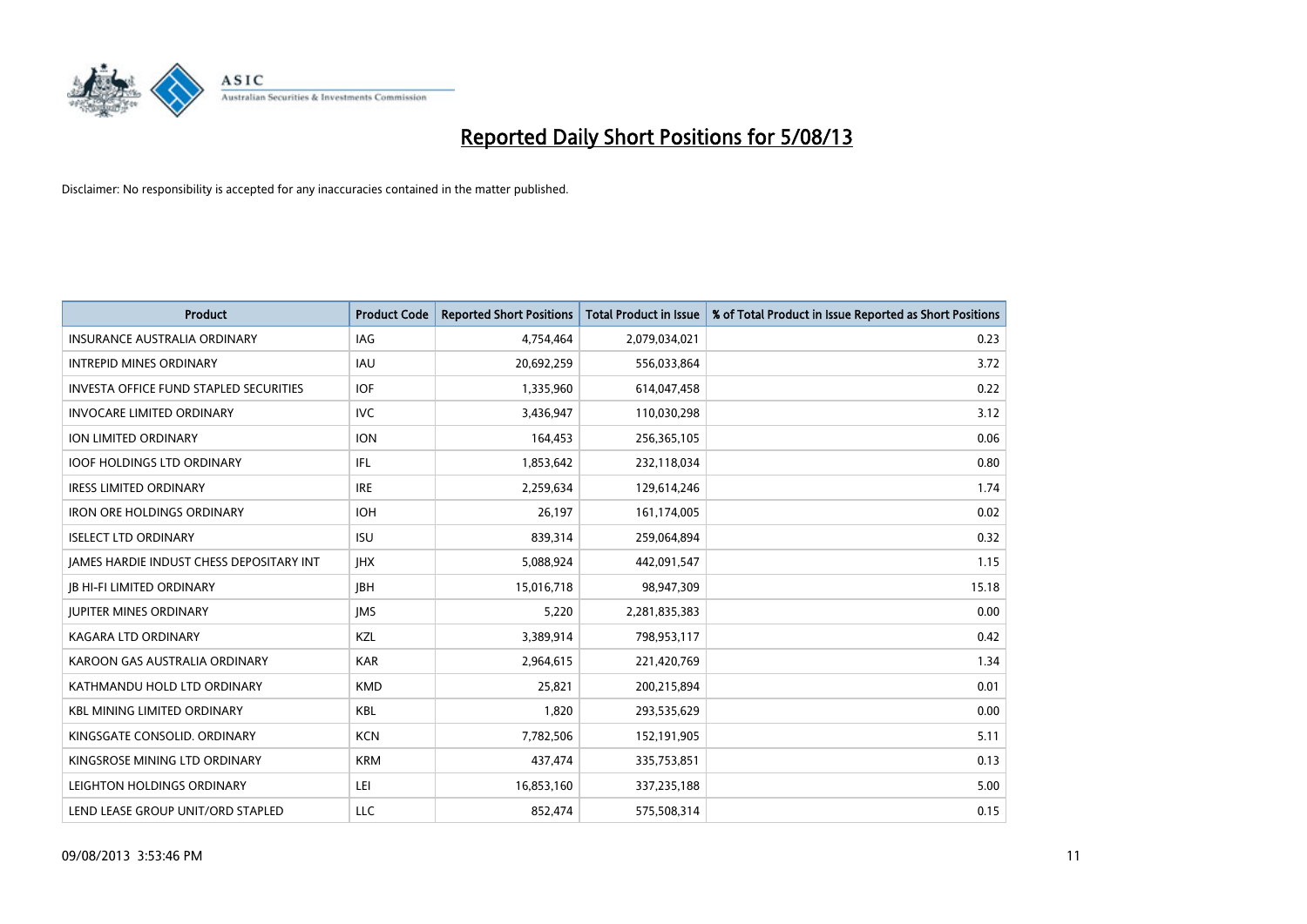

| <b>Product</b>                        | <b>Product Code</b> | <b>Reported Short Positions</b> | <b>Total Product in Issue</b> | % of Total Product in Issue Reported as Short Positions |
|---------------------------------------|---------------------|---------------------------------|-------------------------------|---------------------------------------------------------|
| LINC ENERGY LTD ORDINARY              | <b>LNC</b>          | 17,214,899                      | 518,687,562                   | 3.32                                                    |
| LION SELECTION GRP ORDINARY           | <b>LSX</b>          | 36                              | 106,911,413                   | 0.00                                                    |
| LIQUEFIED NATURAL ORDINARY            | <b>LNG</b>          | 174,786                         | 267,699,015                   | 0.07                                                    |
| LYCOPODIUM LIMITED ORDINARY           | LYL                 | 3,295                           | 38,955,103                    | 0.01                                                    |
| LYNAS CORPORATION ORDINARY            | <b>LYC</b>          | 200,367,692                     | 1,960,801,292                 | 10.22                                                   |
| M2 TELECOMMUNICATION ORDINARY         | <b>MTU</b>          | 5,928,195                       | 178,430,693                   | 3.32                                                    |
| <b>MACA LIMITED ORDINARY</b>          | <b>MLD</b>          | 68,382                          | 172,500,000                   | 0.04                                                    |
| <b>MACMAHON HOLDINGS ORDINARY</b>     | <b>MAH</b>          | 4,994,905                       | 1,261,699,966                 | 0.40                                                    |
| MACO ATLAS ROADS GRP ORDINARY STAPLED | <b>MOA</b>          | 19,420,054                      | 478,531,436                   | 4.06                                                    |
| MACQUARIE GROUP LTD ORDINARY          | MQG                 | 1,170,836                       | 339,834,109                   | 0.34                                                    |
| MAGELLAN FIN GRP LTD ORDINARY         | <b>MFG</b>          | 103,823                         | 152,782,876                   | 0.07                                                    |
| <b>MATRIX C &amp; E LTD ORDINARY</b>  | <b>MCE</b>          | 3,185,841                       | 94,555,428                    | 3.37                                                    |
| MAVERICK DRILLING ORDINARY            | <b>MAD</b>          | 7,371,344                       | 452,726,751                   | 1.63                                                    |
| MAYNE PHARMA LTD ORDINARY             | <b>MYX</b>          | 2,996                           | 563,459,968                   | 0.00                                                    |
| MCMILLAN SHAKESPEARE ORDINARY         | <b>MMS</b>          | 1,464,199                       | 74,523,965                    | 1.96                                                    |
| <b>MCPHERSON'S LTD ORDINARY</b>       | <b>MCP</b>          | 10                              | 89,294,198                    | 0.00                                                    |
| MEDUSA MINING LTD ORDINARY            | MML                 | 1,453,839                       | 188,903,911                   | 0.77                                                    |
| MEO AUSTRALIA LTD ORDINARY            | <b>MEO</b>          | 19,345                          | 627,264,587                   | 0.00                                                    |
| <b>MERMAID MARINE ORDINARY</b>        | <b>MRM</b>          | 656,400                         | 229,962,314                   | 0.29                                                    |
| MESOBLAST LIMITED ORDINARY            | <b>MSB</b>          | 8,591,194                       | 315,423,901                   | 2.72                                                    |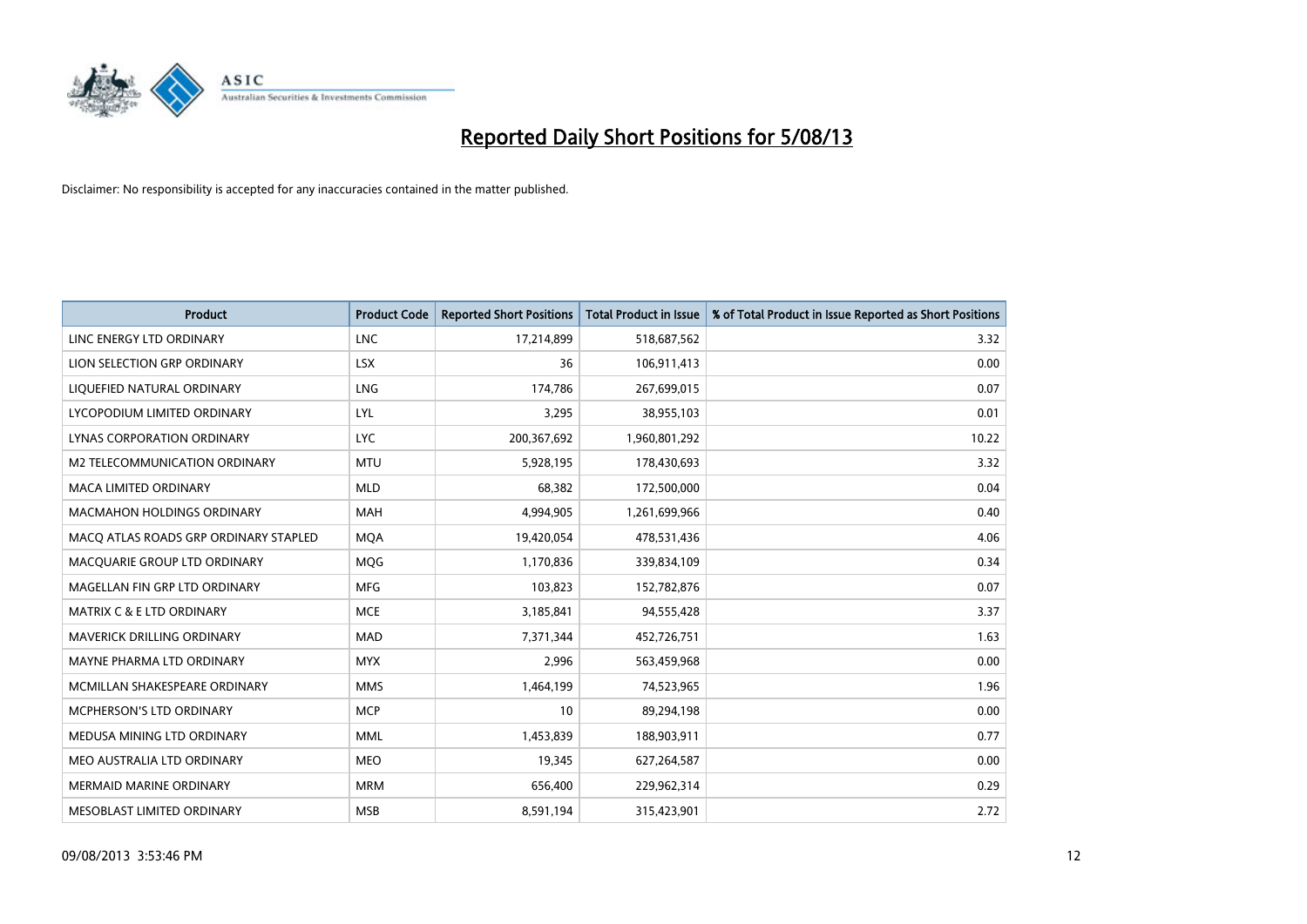

| <b>Product</b>                     | <b>Product Code</b> | <b>Reported Short Positions</b> | <b>Total Product in Issue</b> | % of Total Product in Issue Reported as Short Positions |
|------------------------------------|---------------------|---------------------------------|-------------------------------|---------------------------------------------------------|
| METALS X LIMITED ORDINARY          | <b>MLX</b>          | 90,861                          | 1,651,766,110                 | 0.01                                                    |
| METCASH LIMITED ORDINARY           | <b>MTS</b>          | 79,631,412                      | 880,704,786                   | 9.04                                                    |
| METMINCO LIMITED ORDINARY          | <b>MNC</b>          | 150,363                         | 1,749,543,023                 | 0.01                                                    |
| MICLYN EXP OFFSHR ORDINARY         | <b>MIO</b>          | 356,026                         | 281,538,972                   | 0.13                                                    |
| MIGHTY RIVER POWER ORDINARY        | <b>MYT</b>          | 93,153                          | 1,400,000,094                 | 0.01                                                    |
| MINCOR RESOURCES NL ORDINARY       | <b>MCR</b>          | 2,414,960                       | 188,208,274                   | 1.28                                                    |
| MINERAL DEPOSITS ORDINARY          | <b>MDL</b>          | 2,740,257                       | 83,538,786                    | 3.28                                                    |
| MINERAL RESOURCES. ORDINARY        | <b>MIN</b>          | 5,579,167                       | 185,987,992                   | 3.00                                                    |
| MIRABELA NICKEL LTD ORDINARY       | <b>MBN</b>          | 18,861,547                      | 876,801,147                   | 2.15                                                    |
| MIRVAC GROUP STAPLED SECURITIES    | <b>MGR</b>          | 5,673,182                       | 3,664,938,678                 | 0.15                                                    |
| MOLOPO ENERGY LTD ORDINARY         | <b>MPO</b>          | 268,824                         | 246,664,291                   | 0.11                                                    |
| <b>MONADELPHOUS GROUP ORDINARY</b> | <b>MND</b>          | 10,948,930                      | 90,940,258                    | 12.04                                                   |
| MORTGAGE CHOICE LTD ORDINARY       | MOC                 | 38,169                          | 123,431,282                   | 0.03                                                    |
| <b>MOUNT GIBSON IRON ORDINARY</b>  | <b>MGX</b>          | 20,548,739                      | 1,090,584,232                 | 1.88                                                    |
| MULTIPLEX SITES SITES              | <b>MXUPA</b>        | 1,171                           | 4,500,000                     | 0.03                                                    |
| MURCHISON METALS LTD ORDINARY      | <b>MMX</b>          | 3,160,357                       | 450,497,346                   | 0.70                                                    |
| MYER HOLDINGS LTD ORDINARY         | <b>MYR</b>          | 82,014,209                      | 583,594,551                   | 14.05                                                   |
| NATIONAL AUST, BANK ORDINARY       | <b>NAB</b>          | 6,796,243                       | 2,348,870,499                 | 0.29                                                    |
| NAVITAS LIMITED ORDINARY           | <b>NVT</b>          | 6,687,403                       | 375,367,918                   | 1.78                                                    |
| NEON ENERGY LIMITED ORDINARY       | <b>NEN</b>          | 1,028,427                       | 552,637,848                   | 0.19                                                    |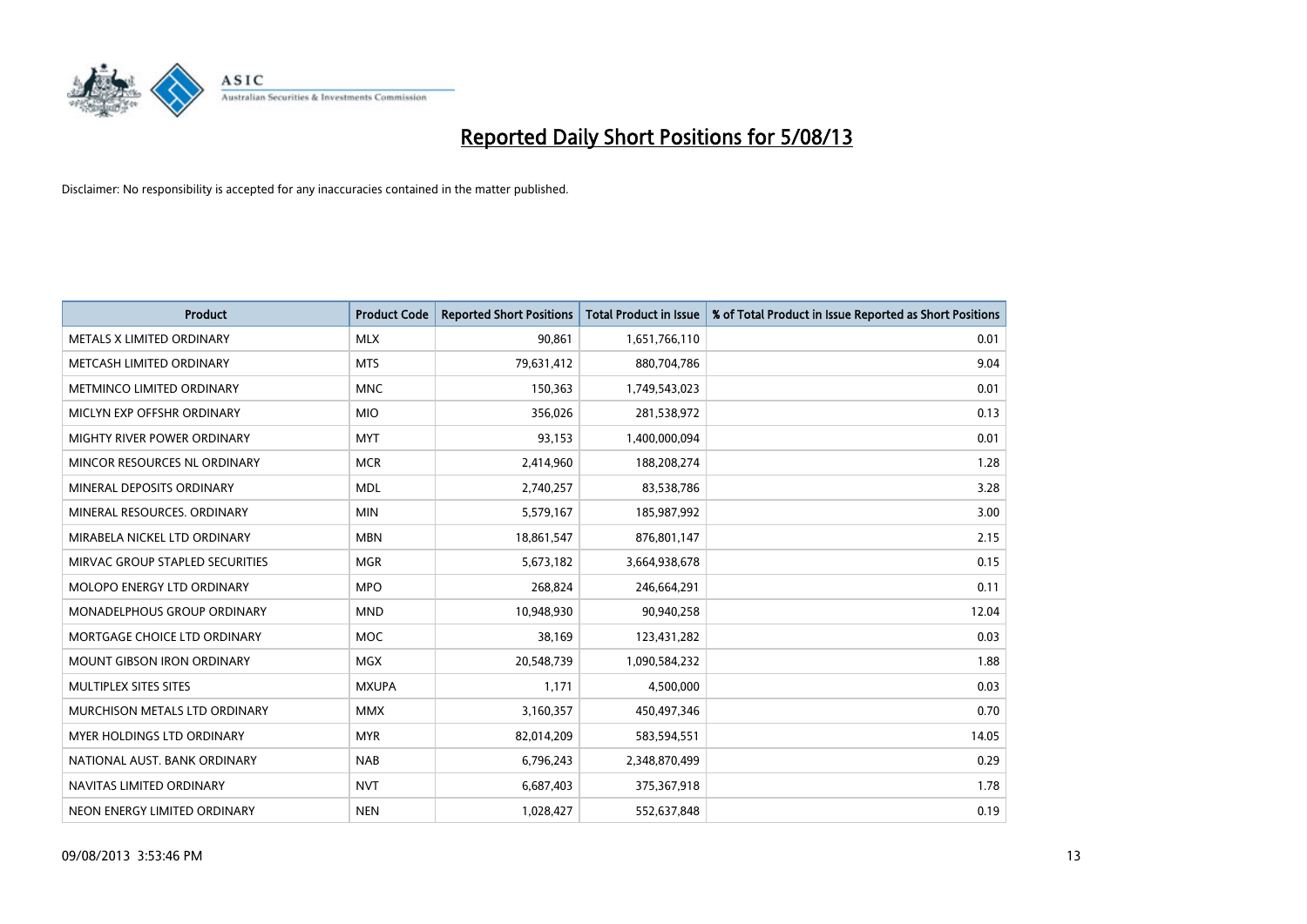

| <b>Product</b>                        | <b>Product Code</b> | <b>Reported Short Positions</b> | <b>Total Product in Issue</b> | % of Total Product in Issue Reported as Short Positions |
|---------------------------------------|---------------------|---------------------------------|-------------------------------|---------------------------------------------------------|
| NEW HOPE CORPORATION ORDINARY         | <b>NHC</b>          | 1,028,517                       | 830,563,352                   | 0.12                                                    |
| NEW STANDARD ENERGY ORDINARY          | <b>NSE</b>          | 322,032                         | 305,331,847                   | 0.11                                                    |
| NEWCREST MINING ORDINARY              | <b>NCM</b>          | 3,320,059                       | 766,510,971                   | 0.43                                                    |
| NEWS CORP. A NON-VOTING CDI           | <b>NNCLV</b>        | 3,187,339                       | 379,388,744                   | 0.84                                                    |
| NEWS CORP. B VOTING CDI               | <b>NNC</b>          | 1,123,572                       | 199,630,239                   | 0.56                                                    |
| NEWSAT LIMITED ORDINARY               | <b>NWT</b>          | 15,440                          | 539,578,507                   | 0.00                                                    |
| NEXTDC LIMITED ORDINARY               | <b>NXT</b>          | 5,326,933                       | 173,673,716                   | 3.07                                                    |
| NEXUS ENERGY LIMITED ORDINARY         | <b>NXS</b>          | 2,093,885                       | 1,330,219,459                 | 0.16                                                    |
| NIB HOLDINGS LIMITED ORDINARY         | <b>NHF</b>          | 339,255                         | 439,004,182                   | 0.08                                                    |
| NIDO PETROLEUM ORDINARY               | <b>NDO</b>          | 42,500                          | 2,046,650,968                 | 0.00                                                    |
| NOBLE MINERAL RES ORDINARY            | <b>NMG</b>          | 2,365,726                       | 666,397,952                   | 0.36                                                    |
| NORFOLK GROUP ORDINARY                | <b>NFK</b>          | 50                              | 161,999,196                   | 0.00                                                    |
| NORTHERN IRON LTD ORDINARY            | <b>NFE</b>          | 1,617,501                       | 484,405,314                   | 0.33                                                    |
| NORTHERN STAR ORDINARY                | <b>NST</b>          | 5,428,536                       | 424,279,762                   | 1.28                                                    |
| NRW HOLDINGS LIMITED ORDINARY         | <b>NWH</b>          | 17,675,089                      | 278,888,011                   | 6.34                                                    |
| NUFARM LIMITED ORDINARY               | <b>NUF</b>          | 15,619,309                      | 262,954,040                   | 5.94                                                    |
| OCEANAGOLD CORP. CHESS DEPOSITARY INT | <b>OGC</b>          | 63,378                          | 293,574,586                   | 0.02                                                    |
| OIL SEARCH LTD ORDINARY               | OSH                 | 6,527,790                       | 1,340,018,530                 | 0.49                                                    |
| OM HOLDINGS LIMITED ORDINARY          | OMH                 | 3,146,154                       | 733,423,337                   | 0.43                                                    |
| ORICA LIMITED ORDINARY                | ORI                 | 7,427,447                       | 368,203,632                   | 2.02                                                    |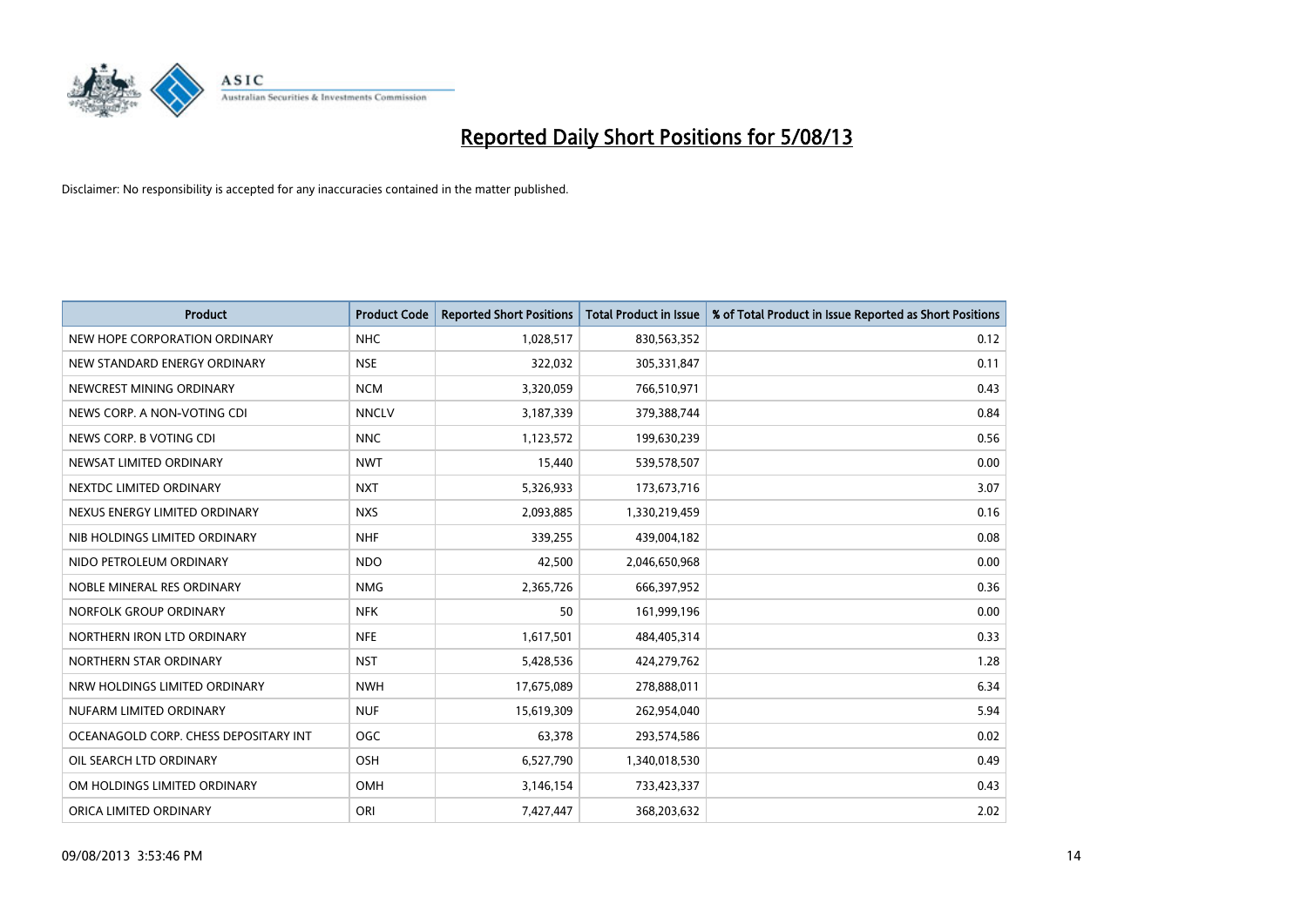

| <b>Product</b>                 | <b>Product Code</b> | <b>Reported Short Positions</b> | <b>Total Product in Issue</b> | % of Total Product in Issue Reported as Short Positions |
|--------------------------------|---------------------|---------------------------------|-------------------------------|---------------------------------------------------------|
| ORIGIN ENERGY ORDINARY         | <b>ORG</b>          | 11,705,451                      | 1,097,963,570                 | 1.07                                                    |
| OROCOBRE LIMITED ORDINARY      | <b>ORE</b>          | 420,183                         | 117,745,140                   | 0.36                                                    |
| OROTONGROUP LIMITED ORDINARY   | <b>ORL</b>          | 358,199                         | 40,880,902                    | 0.88                                                    |
| OZ MINERALS ORDINARY           | <b>OZL</b>          | 9,374,146                       | 303,470,022                   | 3.09                                                    |
| <b>PACIFIC BRANDS ORDINARY</b> | <b>PBG</b>          | 13,678,763                      | 912,915,695                   | 1.50                                                    |
| PALADIN ENERGY LTD ORDINARY    | PDN                 | 117,313,699                     | 837,187,808                   | 14.01                                                   |
| PANAUST LIMITED ORDINARY       | <b>PNA</b>          | 4,673,685                       | 619,084,930                   | 0.75                                                    |
| PANORAMIC RESOURCES ORDINARY   | PAN                 | 355,786                         | 260,676,416                   | 0.14                                                    |
| PAPERLINX LIMITED ORDINARY     | <b>PPX</b>          | 48,101                          | 609,280,761                   | 0.01                                                    |
| PAPILLON RES LTD ORDINARY      | PIR                 | 8,363,542                       | 337,544,210                   | 2.48                                                    |
| PEEL MINING LIMITED ORDINARY   | PEX                 | 25,291                          | 129,871,683                   | 0.02                                                    |
| PEET LIMITED ORDINARY          | <b>PPC</b>          | 2,474,706                       | 431,986,887                   | 0.57                                                    |
| PERILYA LIMITED ORDINARY       | PEM                 | 4,947                           | 769,316,426                   | 0.00                                                    |
| PERPETUAL LIMITED ORDINARY     | <b>PPT</b>          | 2,219,552                       | 41,980,678                    | 5.29                                                    |
| PERSEUS MINING LTD ORDINARY    | PRU                 | 10,885,266                      | 457,962,088                   | 2.38                                                    |
| PHARMAXIS LTD ORDINARY         | <b>PXS</b>          | 5,748,874                       | 308,548,389                   | 1.86                                                    |
| PLATINUM ASSET ORDINARY        | <b>PTM</b>          | 2,336,906                       | 578,145,695                   | 0.40                                                    |
| PLATINUM AUSTRALIA ORDINARY    | <b>PLA</b>          | 836,127                         | 504,968,043                   | 0.17                                                    |
| PMI GOLD CORP CDI 1:1          | <b>PVM</b>          | 232,274                         | 151,793,751                   | 0.15                                                    |
| PMP LIMITED ORDINARY           | <b>PMP</b>          | 28,840                          | 323,781,124                   | 0.01                                                    |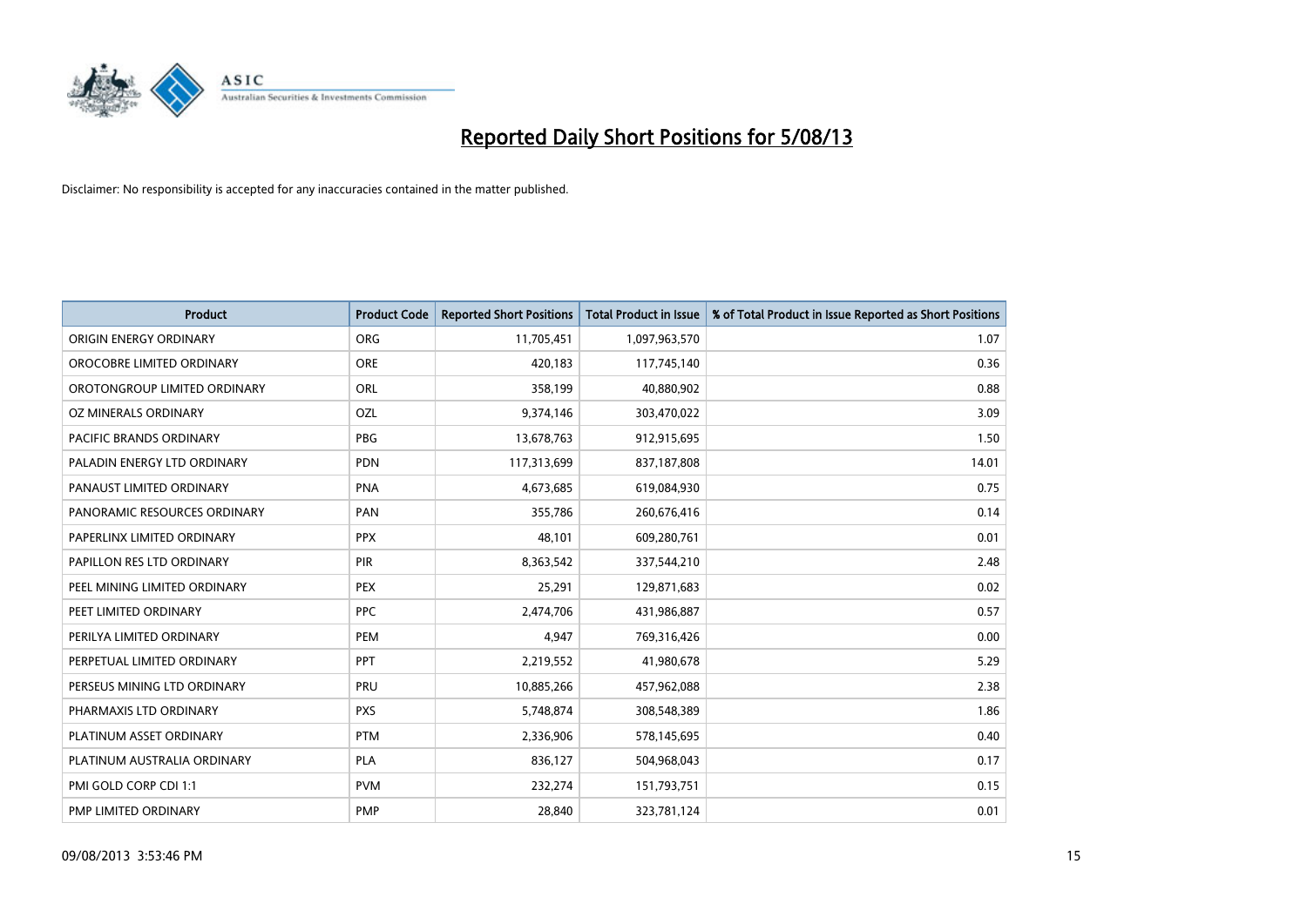

| <b>Product</b>                    | <b>Product Code</b> | <b>Reported Short Positions</b> | <b>Total Product in Issue</b> | % of Total Product in Issue Reported as Short Positions |
|-----------------------------------|---------------------|---------------------------------|-------------------------------|---------------------------------------------------------|
| PREMIER INVESTMENTS ORDINARY      | <b>PMV</b>          | 302,628                         | 155,260,478                   | 0.19                                                    |
| PRIMA BIOMED LTD ORDINARY         | <b>PRR</b>          | 9,648,080                       | 1,159,559,341                 | 0.83                                                    |
| PRIMARY HEALTH CARE ORDINARY      | <b>PRY</b>          | 26,529,371                      | 503,921,941                   | 5.26                                                    |
| PRIMEAG AUSTRALIA ORDINARY        | PAG                 | 20,231                          | 266,394,444                   | 0.01                                                    |
| PROGRAMMED ORDINARY               | <b>PRG</b>          | 323,617                         | 118,192,527                   | 0.27                                                    |
| <b>QANTAS AIRWAYS ORDINARY</b>    | QAN                 | 29,405,758                      | 2,241,745,788                 | 1.31                                                    |
| OBE INSURANCE GROUP ORDINARY      | QBE                 | 31,037,498                      | 1,220,868,532                 | 2.54                                                    |
| ORXPHARMA LTD ORDINARY            | QRX                 | 1,140,118                       | 144,785,606                   | 0.79                                                    |
| <b>OUBE HOLDINGS LTD ORDINARY</b> | <b>QUB</b>          | 14,468,212                      | 928,965,547                   | 1.56                                                    |
| RAMELIUS RESOURCES ORDINARY       | <b>RMS</b>          | 3,210,878                       | 337,896,949                   | 0.95                                                    |
| RAMSAY HEALTH CARE ORDINARY       | <b>RHC</b>          | 1,963,630                       | 202,081,252                   | 0.97                                                    |
| RANGE RESOURCES LTD ORDINARY      | <b>RRS</b>          | 44,458                          | 2,873,969,974                 | 0.00                                                    |
| <b>RCR TOMLINSON ORDINARY</b>     | <b>RCR</b>          | 1,091,496                       | 132,431,265                   | 0.82                                                    |
| <b>REA GROUP ORDINARY</b>         | <b>REA</b>          | 631,068                         | 131,714,699                   | 0.48                                                    |
| <b>RED 5 LIMITED ORDINARY</b>     | <b>RED</b>          | 999,219                         | 135,488,008                   | 0.74                                                    |
| <b>RED FORK ENERGY ORDINARY</b>   | <b>RFE</b>          | 3,796,517                       | 446,551,719                   | 0.85                                                    |
| REDBANK ENERGY LTD ORDINARY       | AEJ                 | 13                              | 786,287                       | 0.00                                                    |
| REECE AUSTRALIA LTD. ORDINARY     | <b>REH</b>          | 195                             | 99,600,000                    | 0.00                                                    |
| <b>REGIS RESOURCES ORDINARY</b>   | <b>RRL</b>          | 10,866,905                      | 477,287,629                   | 2.28                                                    |
| RESMED INC CDI 10:1               | <b>RMD</b>          | 10,409,258                      | 1,556,242,300                 | 0.67                                                    |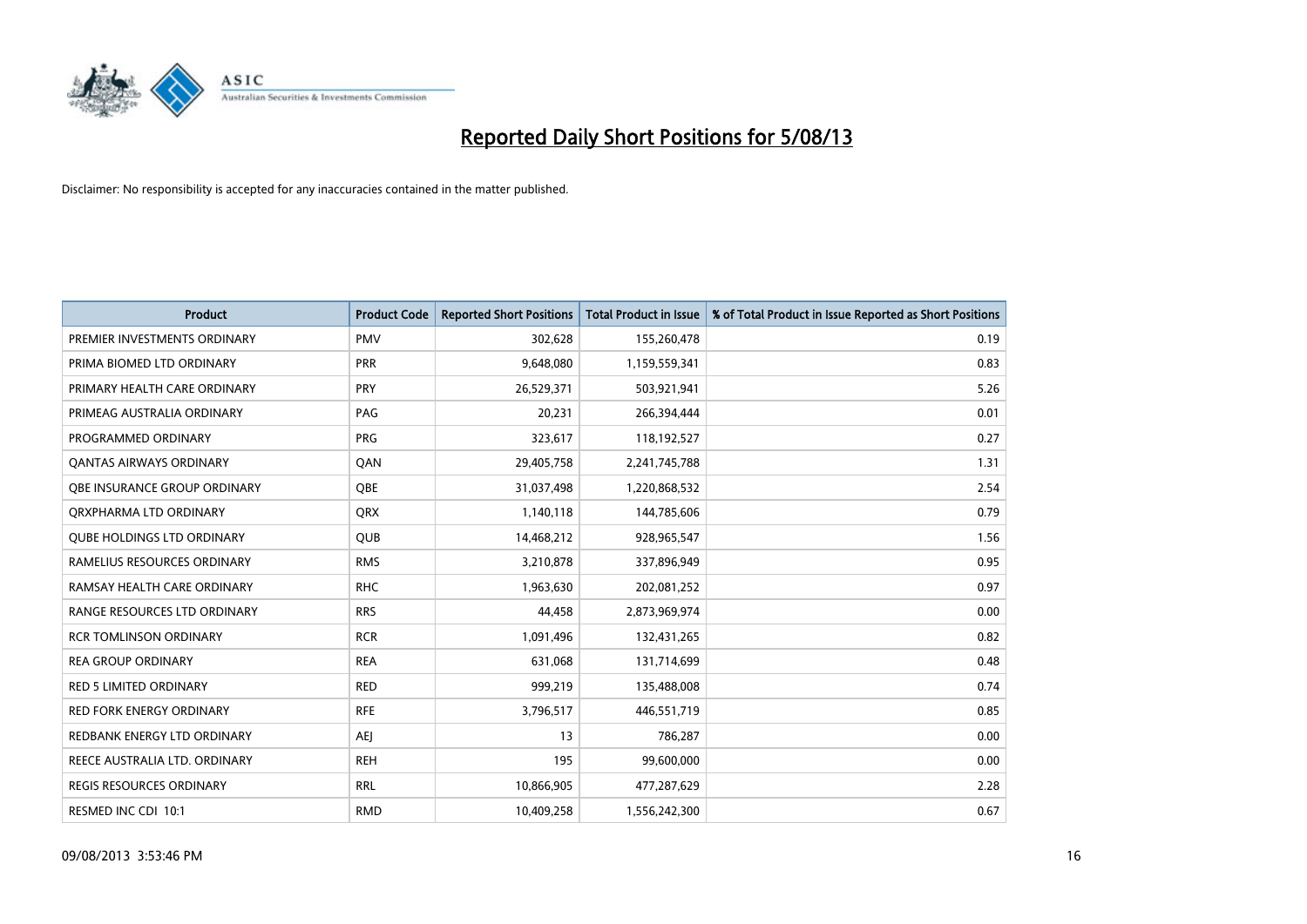

| <b>Product</b>                        | <b>Product Code</b> | <b>Reported Short Positions</b> | <b>Total Product in Issue</b> | % of Total Product in Issue Reported as Short Positions |
|---------------------------------------|---------------------|---------------------------------|-------------------------------|---------------------------------------------------------|
| <b>RESOLUTE MINING ORDINARY</b>       | <b>RSG</b>          | 1,502,424                       | 640,994,224                   | 0.23                                                    |
| RESOURCE GENERATION ORDINARY          | <b>RES</b>          | 170,000                         | 332,234,604                   | 0.05                                                    |
| RETAIL FOOD GROUP ORDINARY            | <b>RFG</b>          | 2,433,632                       | 130,301,190                   | 1.87                                                    |
| REX MINERALS LIMITED ORDINARY         | <b>RXM</b>          | 1,932,909                       | 188,907,284                   | 1.02                                                    |
| <b>RHG LIMITED ORDINARY</b>           | <b>RHG</b>          | 371                             | 308,483,177                   | 0.00                                                    |
| <b>RIALTO ENERGY ORDINARY</b>         | <b>RIA</b>          | 41                              | 786,649,489                   | 0.00                                                    |
| RIDLEY CORPORATION ORDINARY           | <b>RIC</b>          | 662,605                         | 307,817,071                   | 0.22                                                    |
| RIO TINTO LIMITED ORDINARY            | <b>RIO</b>          | 5,385,069                       | 435,758,720                   | 1.24                                                    |
| ROC OIL COMPANY ORDINARY              | <b>ROC</b>          | 1,844,892                       | 683,235,552                   | 0.27                                                    |
| SAI GLOBAL LIMITED ORDINARY           | SAI                 | 11,322,089                      | 209,466,179                   | 5.41                                                    |
| SALMAT LIMITED ORDINARY               | <b>SLM</b>          | 56,212                          | 159,812,799                   | 0.04                                                    |
| SANDFIRE RESOURCES ORDINARY           | <b>SFR</b>          | 3,693,607                       | 155,640,968                   | 2.37                                                    |
| SANTOS LTD ORDINARY                   | <b>STO</b>          | 5,365,737                       | 965,603,819                   | 0.56                                                    |
| SARACEN MINERAL ORDINARY              | SAR                 | 17,026,017                      | 595,263,186                   | 2.86                                                    |
| SCA PROPERTY GROUP STAPLED SECURITIES | SCP                 | 31,834,814                      | 642,417,140                   | 4.96                                                    |
| SEDGMAN LIMITED ORDINARY              | SDM                 | 596,832                         | 220,368,310                   | 0.27                                                    |
| SEEK LIMITED ORDINARY                 | <b>SEK</b>          | 19,655,058                      | 337,833,019                   | 5.82                                                    |
| SELECT HARVESTS ORDINARY              | <b>SHV</b>          | 23,568                          | 57,462,851                    | 0.04                                                    |
| SENEX ENERGY LIMITED ORDINARY         | SXY                 | 3,072,865                       | 1,141,310,350                 | 0.27                                                    |
| SERVCORP LIMITED ORDINARY             | SRV                 | 242                             | 98,432,275                    | 0.00                                                    |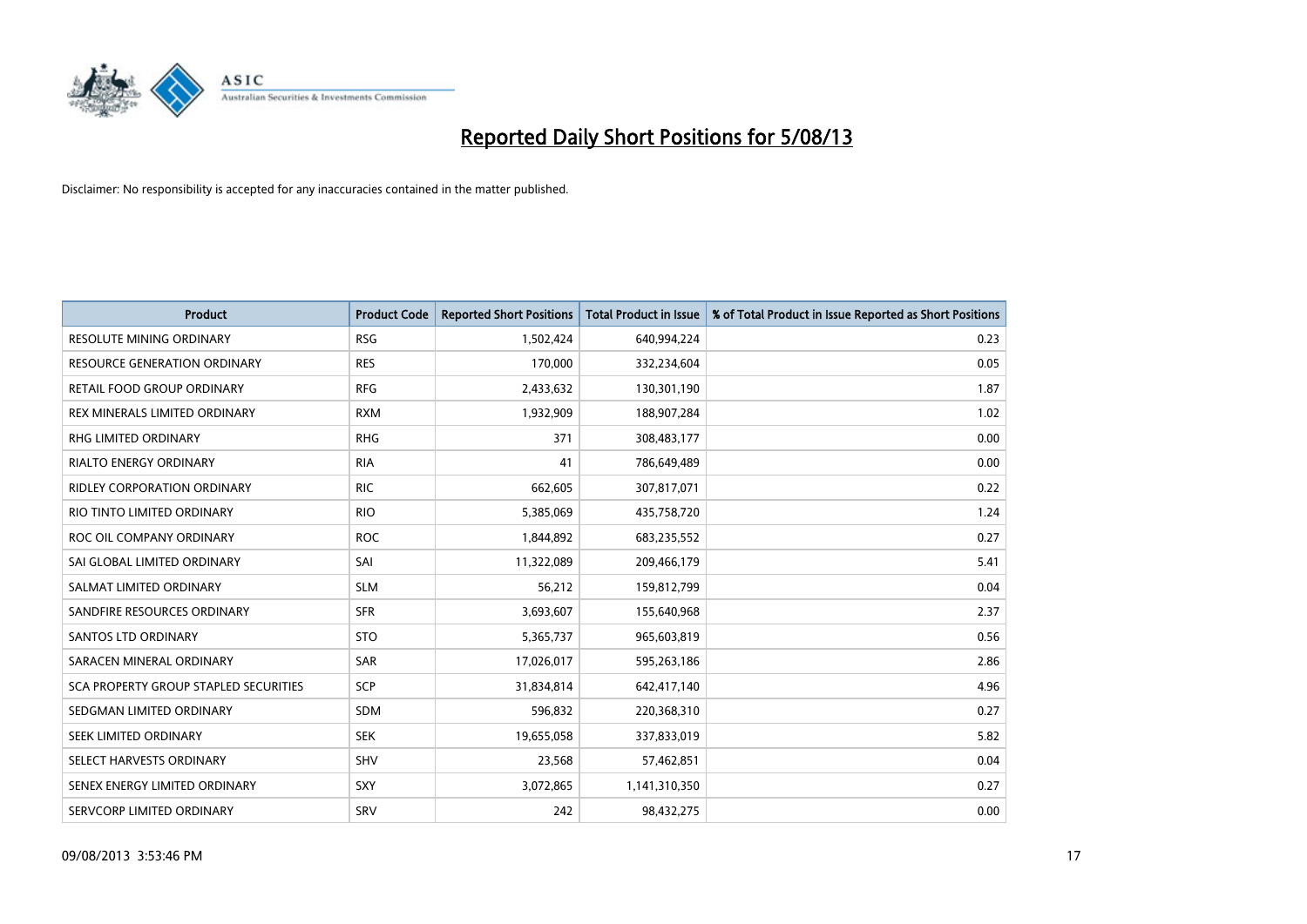

| <b>Product</b>                           | <b>Product Code</b> | <b>Reported Short Positions</b> | <b>Total Product in Issue</b> | % of Total Product in Issue Reported as Short Positions |
|------------------------------------------|---------------------|---------------------------------|-------------------------------|---------------------------------------------------------|
| SERVICE STREAM ORDINARY                  | <b>SSM</b>          | 477,216                         | 283,418,867                   | 0.17                                                    |
| SEVEN GROUP HOLDINGS ORDINARY            | <b>SVW</b>          | 4,643,711                       | 308,160,281                   | 1.51                                                    |
| SEVEN WEST MEDIA LTD ORDINARY            | <b>SWM</b>          | 4,109,245                       | 999,160,872                   | 0.41                                                    |
| SIGMA PHARMACEUTICAL ORDINARY            | <b>SIP</b>          | 5,467,728                       | 1,135,152,441                 | 0.48                                                    |
| SILEX SYSTEMS ORDINARY                   | <b>SLX</b>          | 1,939,212                       | 170,249,150                   | 1.14                                                    |
| SILVER CHEF LIMITED ORDINARY             | SIV                 | 35,391                          | 28,762,745                    | 0.12                                                    |
| SILVER LAKE RESOURCE ORDINARY            | <b>SLR</b>          | 6,484,846                       | 379,048,750                   | 1.71                                                    |
| SIMS METAL MGMT LTD ORDINARY             | SGM                 | 7,588,361                       | 204,314,281                   | 3.71                                                    |
| SINGAPORE TELECOMM. CHESS DEPOSITARY INT | SGT                 | 2,978,270                       | 193,182,091                   | 1.54                                                    |
| SIRIUS RESOURCES NL ORDINARY             | <b>SIR</b>          | 3,971,145                       | 227,020,167                   | 1.75                                                    |
| SIRTEX MEDICAL ORDINARY                  | <b>SRX</b>          | 143,880                         | 56,079,887                    | 0.26                                                    |
| SKILLED GROUP LTD ORDINARY               | <b>SKE</b>          | 5,057,816                       | 233,533,526                   | 2.17                                                    |
| <b>SLATER &amp; GORDON ORDINARY</b>      | SGH                 | 942                             | 196,809,265                   | 0.00                                                    |
| SMS MANAGEMENT, ORDINARY                 | <b>SMX</b>          | 1,794,172                       | 69,919,865                    | 2.57                                                    |
| SONIC HEALTHCARE ORDINARY                | SHL                 | 7,689,439                       | 397,205,681                   | 1.94                                                    |
| SOUL PATTINSON (W.H) ORDINARY            | SOL                 | 69,152                          | 239,395,320                   | 0.03                                                    |
| SOUTH BOULDER MINES ORDINARY             | <b>STB</b>          | 272                             | 127,952,826                   | 0.00                                                    |
| SP AUSNET STAPLED SECURITIES             | <b>SPN</b>          | 35,348,805                      | 3,376,325,523                 | 1.05                                                    |
| SPARK INFRASTRUCTURE STAPLED NOTE & UNIT | SKI                 | 53,242,117                      | 1,326,734,264                 | 4.01                                                    |
| SPDR 200 FUND ETF UNITS                  | <b>STW</b>          | 56,382                          | 45,278,688                    | 0.12                                                    |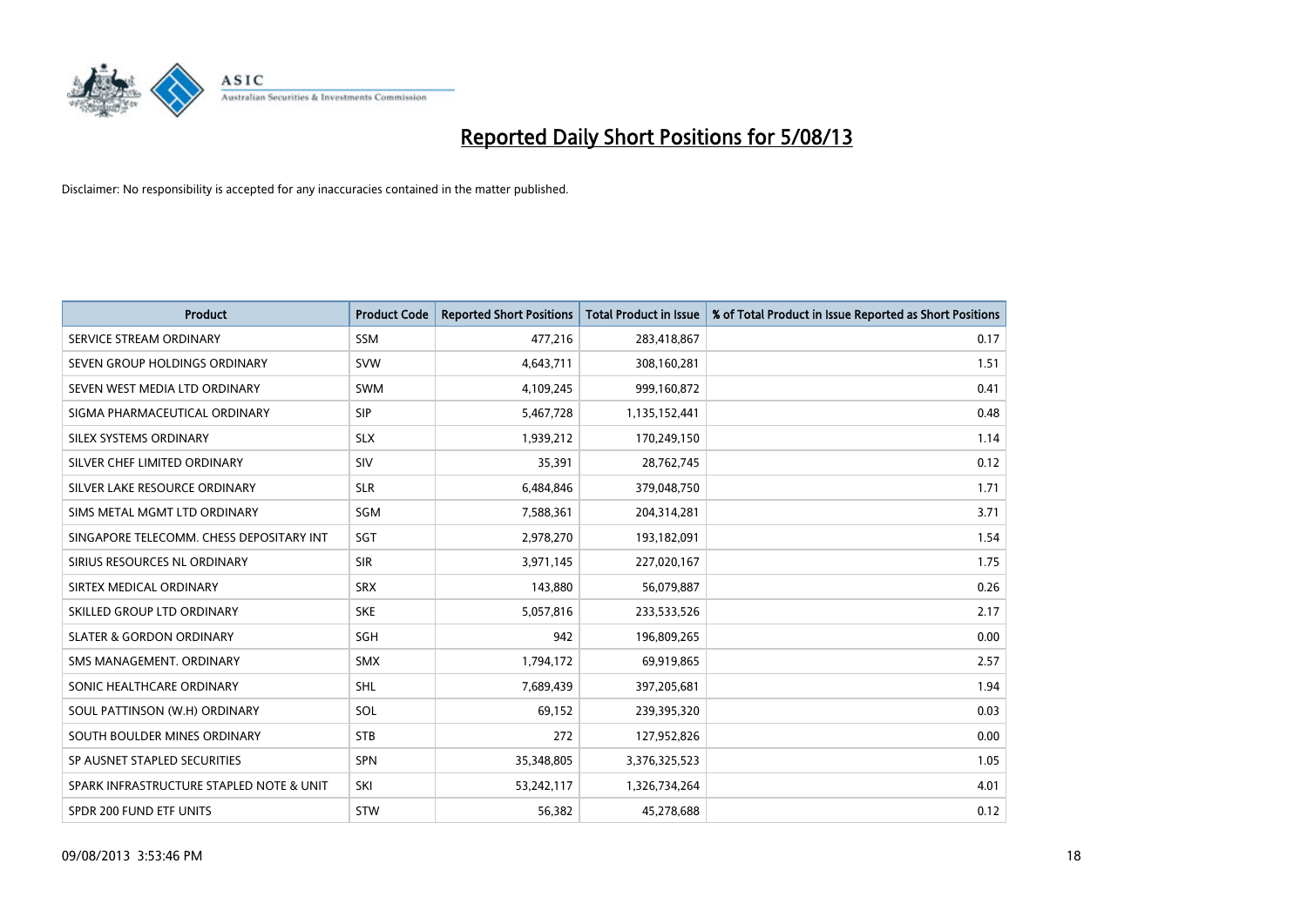

| <b>Product</b>                          | <b>Product Code</b> | <b>Reported Short Positions</b> | <b>Total Product in Issue</b> | % of Total Product in Issue Reported as Short Positions |
|-----------------------------------------|---------------------|---------------------------------|-------------------------------|---------------------------------------------------------|
| SPECIALTY FASHION ORDINARY              | <b>SFH</b>          | 60,000                          | 192,236,121                   | 0.03                                                    |
| ST BARBARA LIMITED ORDINARY             | SBM                 | 22,891,507                      | 488,074,077                   | 4.69                                                    |
| STARPHARMA HOLDINGS ORDINARY            | <b>SPL</b>          | 14,090,936                      | 283,864,948                   | 4.96                                                    |
| STEADFAST GROUP LTD DEFERRED SETTLEMENT | <b>SDF</b>          | 11,275,498                      | 545,100,000                   | 2.07                                                    |
| STHN CROSS MEDIA ORDINARY               | SXL                 | 7,984,010                       | 704,858,524                   | 1.13                                                    |
| STOCKLAND UNITS/ORD STAPLED             | SGP                 | 7,359,304                       | 2,305,750,747                 | 0.32                                                    |
| STRAITS RES LTD. ORDINARY               | <b>SRQ</b>          | 31,522                          | 1,164,150,159                 | 0.00                                                    |
| STRIKE ENERGY LTD ORDINARY              | <b>STX</b>          | 500,000                         | 614,519,664                   | 0.08                                                    |
| STW COMMUNICATIONS ORDINARY             | SGN                 | 1,202,503                       | 403,828,512                   | 0.30                                                    |
| SUNCORP GROUP LTD ORDINARY              | <b>SUN</b>          | 7,074,507                       | 1,286,600,980                 | 0.55                                                    |
| SUNDANCE ENERGY ORDINARY                | <b>SEA</b>          | 444,399                         | 462,611,982                   | 0.10                                                    |
| SUNDANCE RESOURCES ORDINARY             | <b>SDL</b>          | 35,909,820                      | 3,072,110,985                 | 1.17                                                    |
| SUNLAND GROUP LTD ORDINARY              | <b>SDG</b>          | 27,827                          | 189,417,674                   | 0.01                                                    |
| SUPER RET REP LTD ORDINARY              | SUL                 | 960,470                         | 196,472,811                   | 0.49                                                    |
| SYD AIRPORT STAPLED US PROHIBIT.        | SYD                 | 17,533,311                      | 1,861,210,782                 | 0.94                                                    |
| SYRAH RESOURCES ORDINARY                | <b>SYR</b>          | 289,839                         | 147,867,623                   | 0.20                                                    |
| TABCORP HOLDINGS LTD ORDINARY           | <b>TAH</b>          | 19,815,832                      | 744,885,690                   | 2.66                                                    |
| TALISMAN MINING ORDINARY                | <b>TLM</b>          | $\mathbf{1}$                    | 131,538,627                   | 0.00                                                    |
| TANAMI GOLD NL ORDINARY                 | <b>TAM</b>          | 41                              | 587,548,523                   | 0.00                                                    |
| TAP OIL LIMITED ORDINARY                | <b>TAP</b>          | 290,234                         | 241,608,606                   | 0.12                                                    |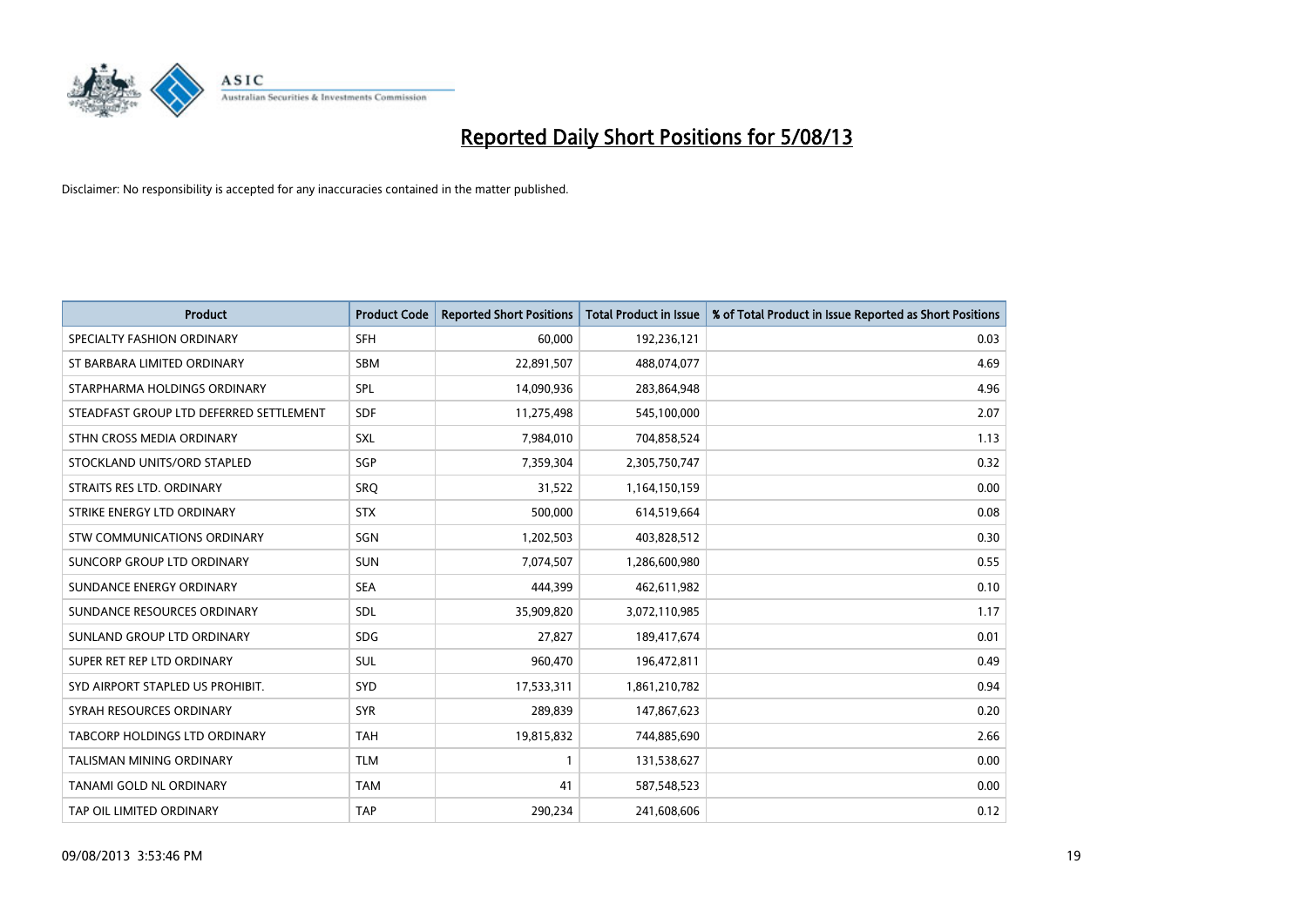

| <b>Product</b>                        | <b>Product Code</b> | <b>Reported Short Positions</b> | <b>Total Product in Issue</b> | % of Total Product in Issue Reported as Short Positions |
|---------------------------------------|---------------------|---------------------------------|-------------------------------|---------------------------------------------------------|
| TASSAL GROUP LIMITED ORDINARY         | <b>TGR</b>          | 123,811                         | 146,304,404                   | 0.08                                                    |
| TATTS GROUP LTD ORDINARY              | <b>TTS</b>          | 14,596,532                      | 1,402,708,406                 | 1.04                                                    |
| <b>TELECOM CORPORATION ORDINARY</b>   | <b>TEL</b>          | 9,235,147                       | 1,817,088,869                 | 0.51                                                    |
| TELSTRA CORPORATION. ORDINARY         | <b>TLS</b>          | 47,653,921                      | 12,443,074,357                | 0.38                                                    |
| TEN NETWORK HOLDINGS ORDINARY         | <b>TEN</b>          | 121,102,983                     | 2,586,970,845                 | 4.68                                                    |
| TERANGA GOLD CORP CDI 1:1             | <b>TGZ</b>          | 304,763                         | 133,042,143                   | 0.23                                                    |
| THE REJECT SHOP ORDINARY              | <b>TRS</b>          | 1,710,824                       | 28,826,248                    | 5.93                                                    |
| THE TRUST COMP LTD ORDINARY           | <b>TRU</b>          | 1,452                           | 33,657,334                    | 0.00                                                    |
| THORN GROUP LIMITED ORDINARY          | <b>TGA</b>          | 31,986                          | 148,897,155                   | 0.02                                                    |
| <b>TIGER RESOURCES ORDINARY</b>       | <b>TGS</b>          | 996,765                         | 674,770,269                   | 0.15                                                    |
| TOLL HOLDINGS LTD ORDINARY            | <b>TOL</b>          | 27,654,905                      | 717,133,875                   | 3.86                                                    |
| TOX FREE SOLUTIONS ORDINARY           | <b>TOX</b>          | 1,500,845                       | 132,519,859                   | 1.13                                                    |
| TPG TELECOM LIMITED ORDINARY          | <b>TPM</b>          | 693,172                         | 793,808,141                   | 0.09                                                    |
| <b>TRADE ME GROUP ORDINARY</b>        | <b>TME</b>          | 182,698                         | 396,017,568                   | 0.05                                                    |
| <b>TRANSFIELD SERVICES ORDINARY</b>   | <b>TSE</b>          | 25,129,142                      | 512,457,716                   | 4.90                                                    |
| TRANSPACIFIC INDUST. ORDINARY         | <b>TPI</b>          | 10,061,165                      | 1,578,563,490                 | 0.64                                                    |
| TRANSURBAN GROUP TRIPLE STAPLED SEC.  | <b>TCL</b>          | 1,861,136                       | 1,481,594,818                 | 0.13                                                    |
| TREASURY WINE ESTATE ORDINARY         | <b>TWE</b>          | 21,196,751                      | 647,227,144                   | 3.28                                                    |
| TROY RESOURCES LTD ORDINARY           | <b>TRY</b>          | 89,878                          | 164,568,698                   | 0.05                                                    |
| TWENTY-FIRST FOX INC A NON-VOTING CDI | <b>FOXLV</b>        | 1,715,976                       | 1,622,271,050                 | 0.11                                                    |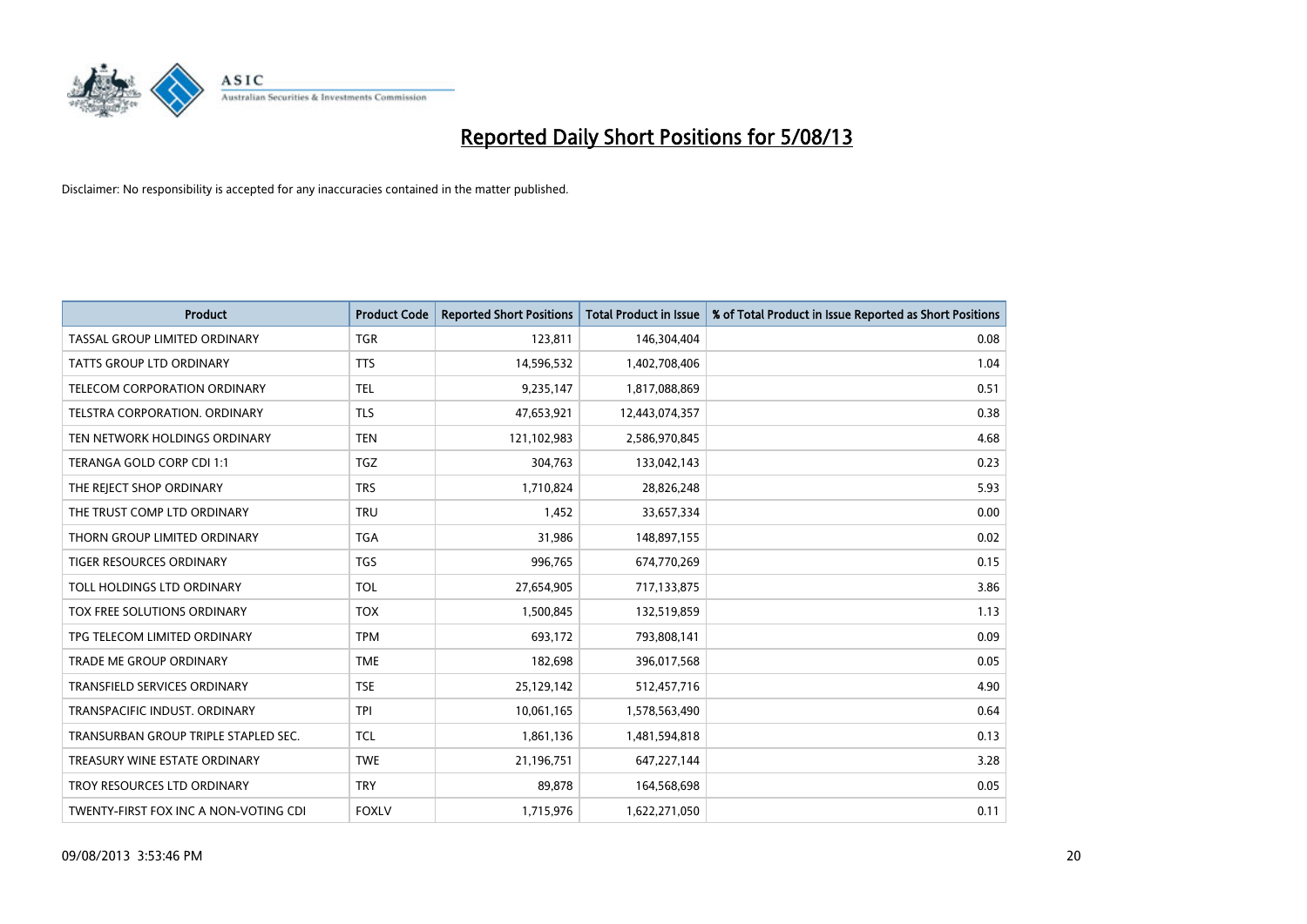

| <b>Product</b>                           | <b>Product Code</b> | <b>Reported Short Positions</b> | <b>Total Product in Issue</b> | % of Total Product in Issue Reported as Short Positions |
|------------------------------------------|---------------------|---------------------------------|-------------------------------|---------------------------------------------------------|
| TWENTY-FIRST FOX INC B VOTING CDI        | <b>FOX</b>          | 243,822                         | 1,112,242,645                 | 0.02                                                    |
| UGL LIMITED ORDINARY                     | UGL                 | 16,383,412                      | 166,511,240                   | 9.84                                                    |
| UNILIFE CORPORATION CDI 6:1              | <b>UNS</b>          | 674                             | 273,146,346                   | 0.00                                                    |
| UXC LIMITED ORDINARY                     | <b>UXC</b>          | 293,019                         | 308,906,770                   | 0.09                                                    |
| <b>VIRGIN AUS HLDG LTD ORDINARY</b>      | VAH                 | 77,727,722                      | 2,581,231,776                 | 3.01                                                    |
| <b>VOCUS COMMS LTD ORDINARY</b>          | <b>VOC</b>          | 33,064                          | 78,546,557                    | 0.04                                                    |
| <b>WDS LIMITED ORDINARY</b>              | <b>WDS</b>          | 7                               | 144,740,614                   | 0.00                                                    |
| WEBJET LIMITED ORDINARY                  | <b>WEB</b>          | 1,170,725                       | 79,397,959                    | 1.47                                                    |
| <b>WESFARMERS LIMITED ORDINARY</b>       | <b>WES</b>          | 24,836,805                      | 1,006,674,601                 | 2.47                                                    |
| WESFARMERS LIMITED PARTIALLY PROTECTED   | <b>WESN</b>         | 106,121                         | 150,518,997                   | 0.07                                                    |
| WESTERN AREAS LTD ORDINARY               | <b>WSA</b>          | 19,899,893                      | 196,843,803                   | 10.11                                                   |
| WESTERN DESERT RES. ORDINARY             | <b>WDR</b>          | 2,417,775                       | 392,493,317                   | 0.62                                                    |
| WESTFIELD GROUP ORD/UNIT STAPLED SEC     | <b>WDC</b>          | 6,489,069                       | 2,169,560,150                 | 0.30                                                    |
| WESTFIELD RETAIL TST UNIT STAPLED        | <b>WRT</b>          | 9,239,462                       | 3,054,166,195                 | 0.30                                                    |
| WESTPAC BANKING CORP CONV PERPETUAL NOTE | <b>WBCPD</b>        | $\mathbf{1}$                    | 13,835,690                    | 0.00                                                    |
| <b>WESTPAC BANKING CORP ORDINARY</b>     | <b>WBC</b>          | 26,600,852                      | 3,103,729,084                 | 0.86                                                    |
| WHITE ENERGY COMPANY ORDINARY            | <b>WEC</b>          | 32,340                          | 322,974,494                   | 0.01                                                    |
| WHITEHAVEN COAL ORDINARY                 | <b>WHC</b>          | 106,452,378                     | 1,025,692,710                 | 10.38                                                   |
| WIDE BAY AUST LTD ORDINARY               | <b>WBB</b>          | 7,443                           | 36,238,600                    | 0.02                                                    |
| WINDIMURRA VANADIUM ORDINARY             | <b>WVL</b>          | 20,461                          | 19,284,366                    | 0.11                                                    |